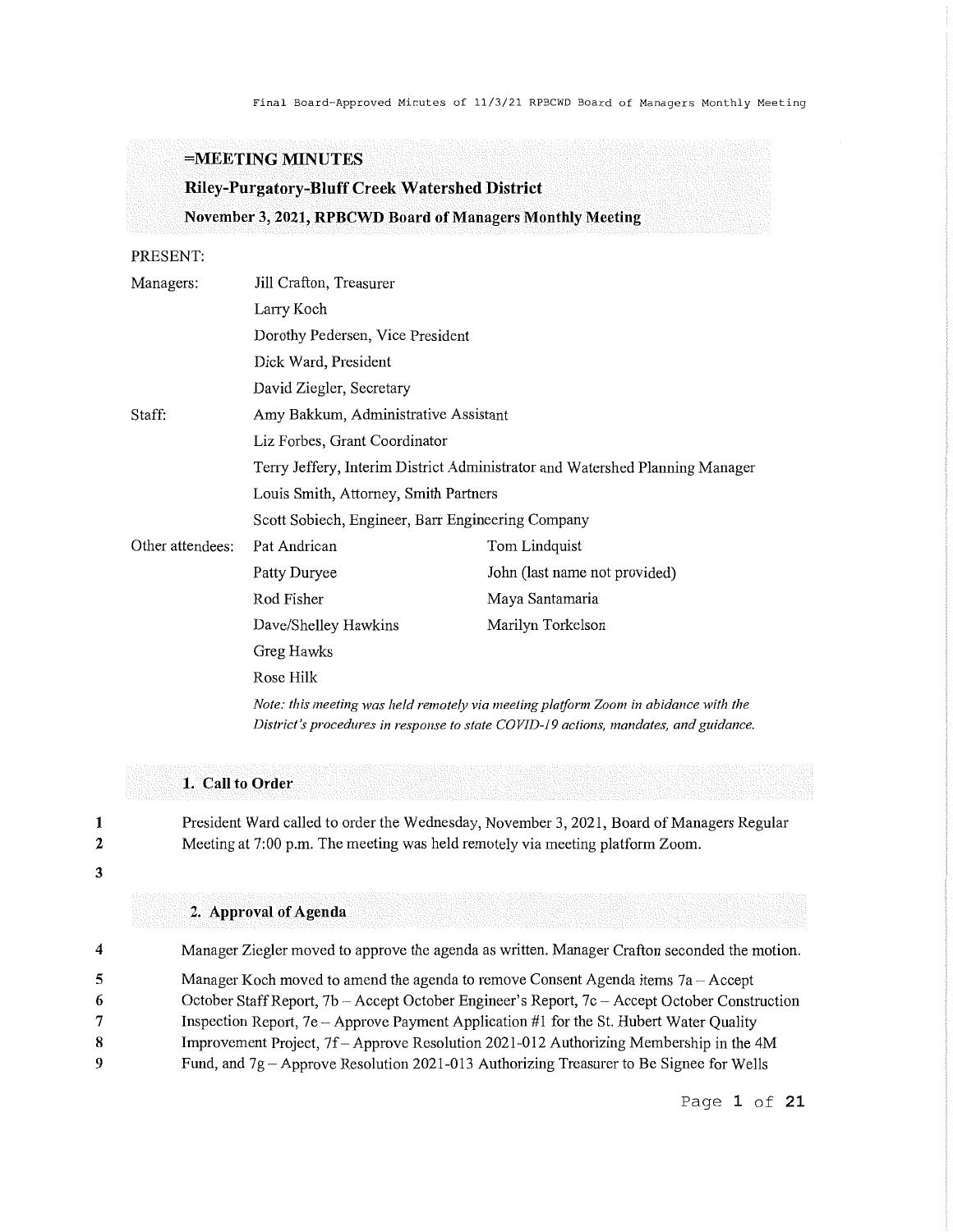- **10 11 12 13 14 15**  Fargo Account to Transfer Funds. He requested tabling item 6b – Accepting District Administrator Job Description until the Board could hold a workshop or special meeting to discuss it, and he requested adding to item 9a report on the status of the litigation unless legal counsel advises otherwise. Manager Koch said that under 9c he has four items he would like to bring up under the Manager Report, including status of permits on Lotus Lake, Rules Revisions status, workplan for 2022, and draft resolutions by legal counsel.
- **16 17 18 19 20 21 22 23 24 25 26**  President Ward stated the Manager Report is to provide for managers to report items to the Board and not bring up new items for discussion, so he won't make Manager Koch's requested change to add four items to the Manager Report. Manager Koch said he will report on his comments on the four items during the Manager Report, and it isn't up to President Ward to make that decision and all the managers can make that decision. He said at least two of those items are items he informed Administrator Jeffery he wanted on the agenda, so why they aren't on the agenda Manager Koch doesn't know, especially considering that per the District Governance Manual, the President doesn't have the authority to make decisions. Manager Koch said "if you are under the mistaken impression that the revised Governance Manual in when was that, in 2020, which as I've said before, that was an invalid action because proper notice was not given to the managers as required by statute."
- **27 28 29**  Attorney Smith offered the procedural comment that right now as the Board considers the agenda, the Board separate its discussion of this item, which is approval of the agenda, from discussion that should take place under the agenda items themselves, such as tabling an item.
- **30 31**  Manager Koch amended his motion to include striking 6b from the agenda. There was discussion about Roberts Rules of Order and clarification about the most recent motion.
- **32**  Upon a roll call vote, the motion failed 1-4 as follows:
- **33**

| Manager  | Action |
|----------|--------|
| Crafton  | No     |
| Koch     | Aye    |
| Pedersen | No     |
| Ward     | No     |
| Ziegler  | No     |

- **35 36**  There was additional discussion about Roberts Rules of Order and removing items from the Consent Agenda as well as discussion about the changes to the agenda. President Ward clarified
- **37**  that the motion on the table is to adopt the agenda with the removal off the Consent Agenda to
- **38 39**  Discussion item 8a the items Manager Koch requested removing, which were items 7a, 7b, 7c, 7e, 7f, and 7g.
- **40**  Upon a roll call vote, the motion carried 4-1 as follows: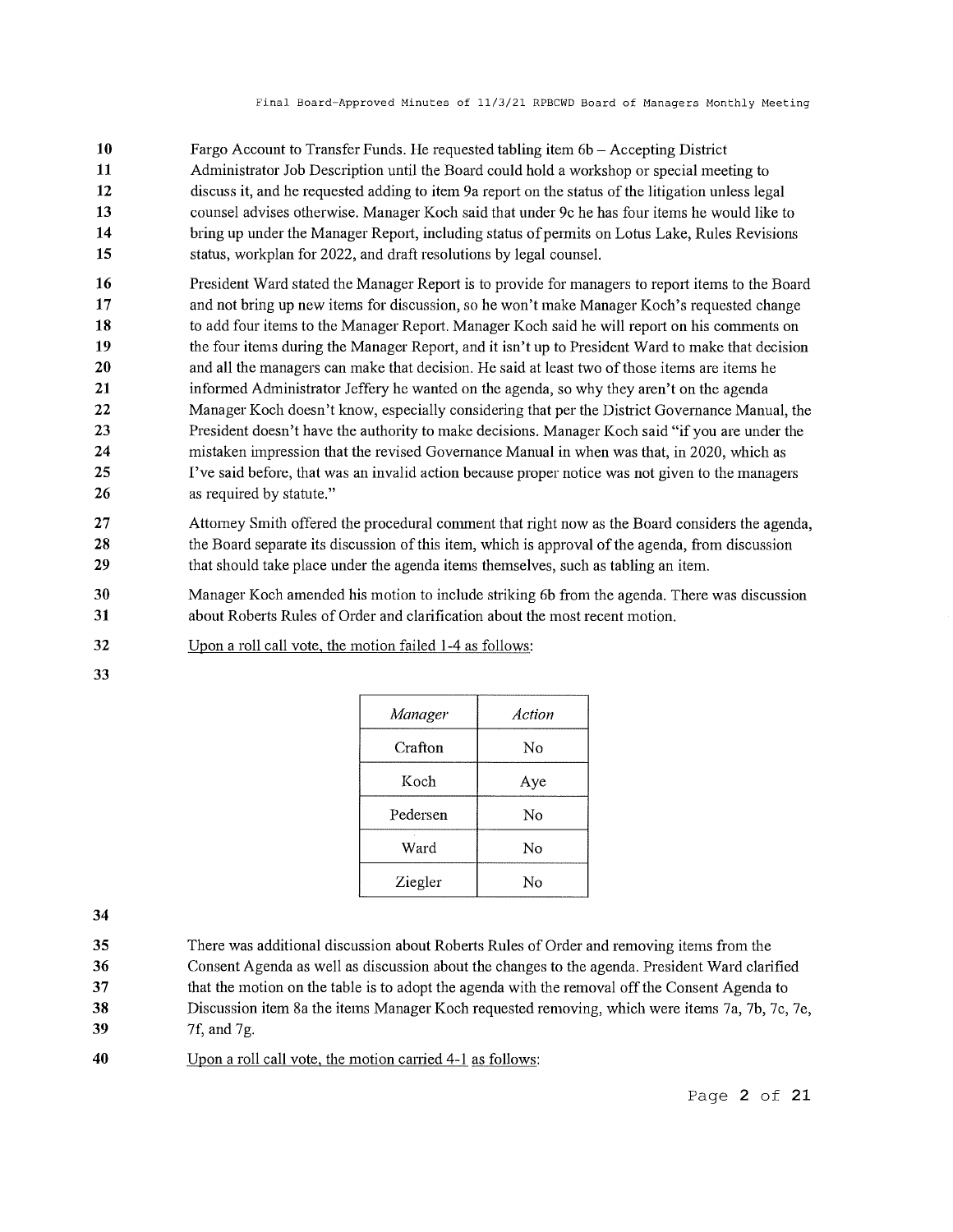| Manager  | Action |
|----------|--------|
| Crafton  | Aye    |
| Koch     | No     |
| Pedersen | Aye    |
| Ward     | Aye    |
| Ziegler  | Aye    |

### **3. Matters of General Public Interest**

**43 44 45 46 47**  Ms. Maya Santamaria said she lives on Duck Lake at 6823 Lilian Lane. She said a lot of residents are concerned about the most recent idea of not raising the water level of the lake. She said all of the residents she has talked with want the water level raised. She said they want the level raised for habitat and to restore native habitat, because right now only the koi can live in the water at its current level. She thanked the Board for taking these comments.

- **48 49 50 51**  Mr. Rod Fisher said he lives on the south side of Duck Lake and said the residents are all in agreement that they want the water level higher. He said he has lived on the lake since the 1990s and the lake has been higher than its current elevation. Mr. Fisher said he hopes the residents can get the support of the Board to work with the DNR to raise the level.
- **52 53 54 55**  Mr. Dave Hawkins of 6519 Bay Drive said he has lived there for 30 years and has seen the lake levels drop and agrees with the previous comments about the drop in the lake level. He raised his concerns about property values and said he would appreciate the Board's support to get the lake level raised.
- **56 57 58 59 60**  Mr. Tom Lindquist said he lives on Duck Lake and agrees with the comments raised about the Duck Lake water elevation. He said from around 1995 to 2010 there was great bass fishing on Duck Lake and the lake level was measured well above even the 914-foot elevation. Mr. Lindquist said the lake has taken a huge step backward due in good part to the decreased lake water level.
- **61 62 63**  Ms. Patty Duryee of 16710 Baywood Terrace said she lives on Duck Lake and agrees with the comments shared this evening by the other Duck Lake residents. She said she has been on the lake since 1975 and has seen a lot of things happen and the watershed's help is needed.
- **64**  Manager Koch said he would like staff to provide at the next Board meeting preliminary
- **65**  comments on the situation because he would like to have a better handle on the facts. Interim
- **66**  Administrator Jeffery said staff is prepared to speak on this topic at tonight's meeting.
- **67**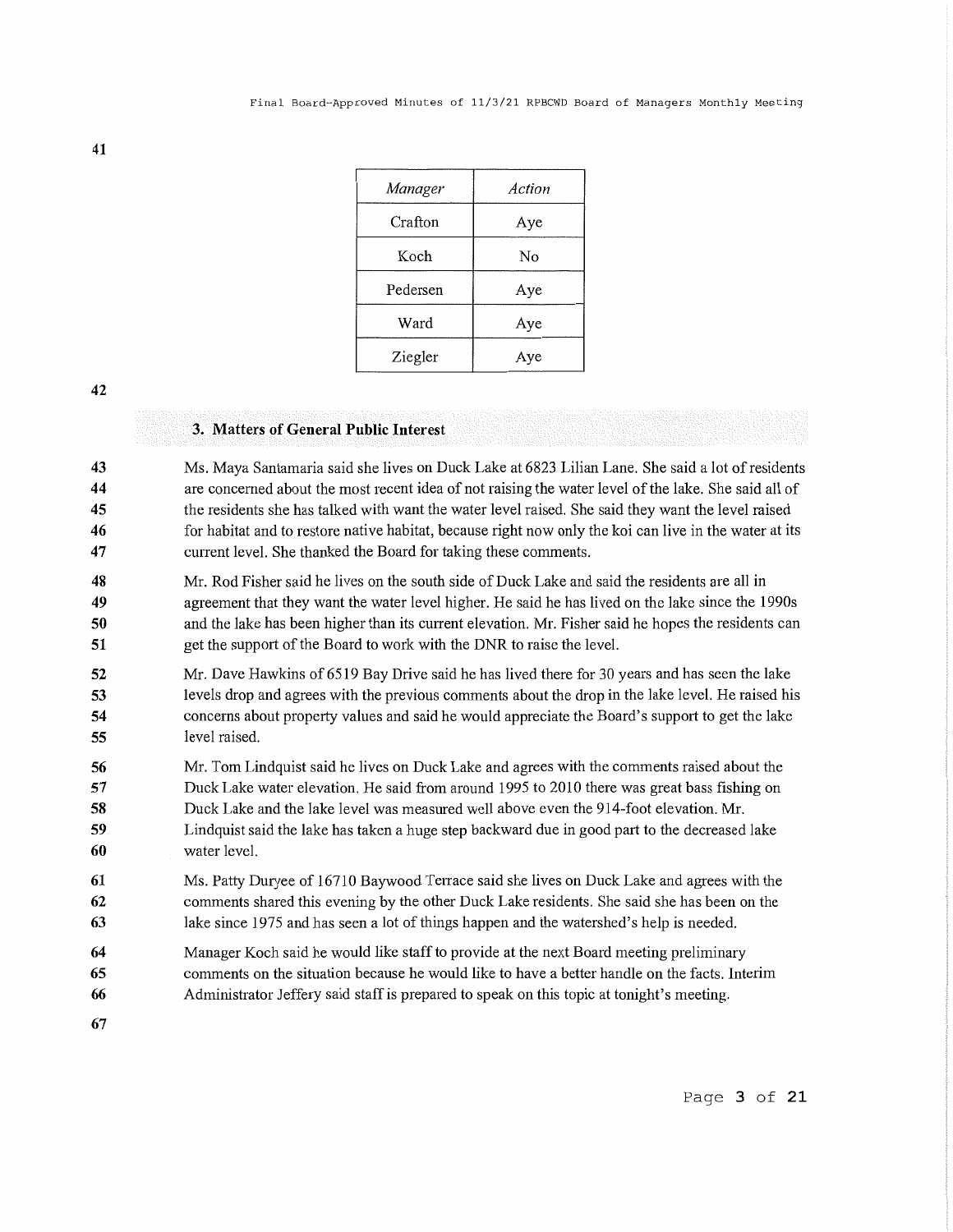|                                                          | 4. Reading and Approval of Meeting Minutes                                                                                                                                                                                                                                                                                                                                                                                                                                                                                                                                                                                                                                                                                                                                                                        |
|----------------------------------------------------------|-------------------------------------------------------------------------------------------------------------------------------------------------------------------------------------------------------------------------------------------------------------------------------------------------------------------------------------------------------------------------------------------------------------------------------------------------------------------------------------------------------------------------------------------------------------------------------------------------------------------------------------------------------------------------------------------------------------------------------------------------------------------------------------------------------------------|
| 69<br>70<br>71<br>72<br>73<br>74<br>75<br>76<br>77<br>78 | a. October 6, 2021, RPBCWD Board of Managers Regular Meeting<br>Manager Ziegler moved to approve the minutes of the October 6, 2021, Board of<br>Managers Regular Meeting. Manager Pedersen seconded the motion. Manager Koch said<br>he thinks it is important that the minutes reflect the questions asked during the meeting<br>and the responses. He suggested the District post the recording of the meetings, because<br>he doesn't think it is in the best interest of the public and in particular the watershed's<br>relationship with its constituents to have the minutes summarize, for example, that<br>Manager Koch asked a question and Interim Administrator Jeffery responded. Manager<br>Koch said he would like to see the watershed in the future do one of those two things he<br>mentioned. |
| 79<br>80<br>81<br>82<br>83<br>84<br>85<br>86             | Manager Crafton noted on page 2, line 22 a correction is needed to correctly identify the<br>manager who seconded the motion. Manager Ziegler noted on page 1 the word<br>"President" should be inserted after Ward, and on line 233 language is missing after the<br>word "project." Upon hearing no other comments or requests for edits, President Ward<br>called for the vote. Manager Koch clarified that the vote is to approve the minutes as<br>amended. President Ward said yes.<br>Upon a roll call vote, the motion carried 5-0 as follows:                                                                                                                                                                                                                                                            |

| <i>Manager</i> | Action |
|----------------|--------|
| Crafton        | Aye    |
| Koch           | Aye    |
| Pedersen       | Aye    |
| Ward           | Aye    |
| Ziegler        | Aye    |

**68** 

# **5. CAC**

| 88<br>89<br>90 | Ms. Marilyn Torkelson reported about the tour of the newly restored section of Riley Creek. She<br>said the CAC is looking forward to more educational field trips in the future in order to be more<br>valuable members of the CAC. |
|----------------|--------------------------------------------------------------------------------------------------------------------------------------------------------------------------------------------------------------------------------------|
| 91             | Manager Pedersen volunteered to attend the November 15 <sup>th</sup> CAC meeting. Manager Koch                                                                                                                                       |
| 92             | requested the meeting be recorded so he can have the opportunity to have advanced                                                                                                                                                    |
| 93             | understanding about the rules and where they might be going. Interim Administrator Jeffery                                                                                                                                           |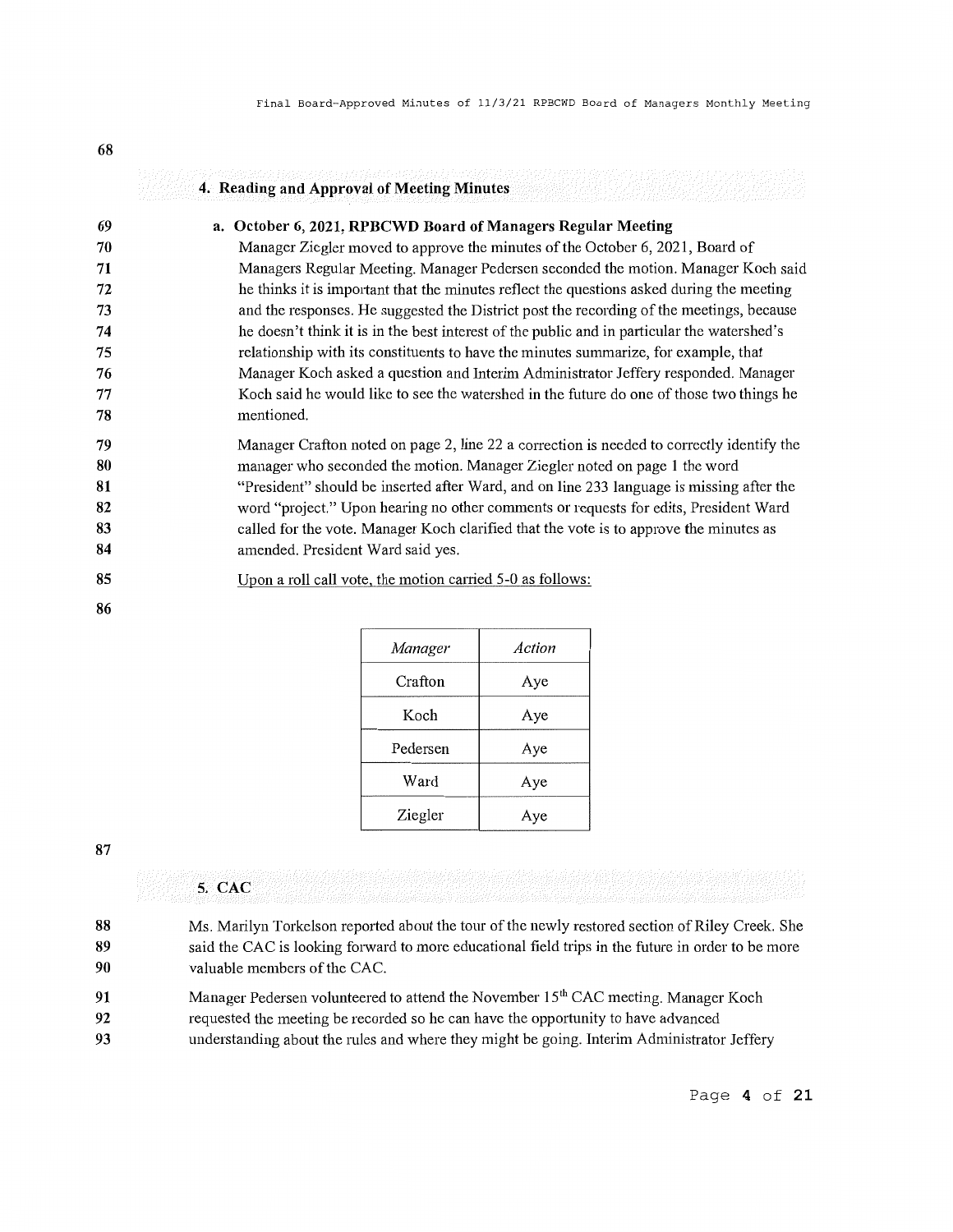clarified the presentation to the TAC is about the District's process for permit applications, but he said staff will record the meeting.

**96** 

**97** 

### **6. Personnel Committee**

### **a. Accept August 2021 and October 2021 Minutes**

**98 99 100 101 102 103 104 105 106 107 108 109 110 111 112 113 114 115 116 117 118 119 120 121 122 123 124 125 126**  Manager Pedersen moved to accept the August 2021 and October 2021 minutes of the District's Personnel Committee. Manager Koch had remarks about item 3 in the August 13, 2021, minutes, saying he thinks the District should secure HR consultant services before moving any further with the District Administrator position. He stated that making a decision to reach out to somebody without the approval of the managers is beyond the scope of the Personnel Committee. He stated that his position is that the Governance Committee that was voted on in October of last year or the year before is not valid, proper notice was not given to the managers, and therefore the Governance Manual from back in 2013 or 2017 would be the rnles in effect, and under those rnles the single role of the Personnel Committee is to be receptive of people's complaints who did not want to go to the Administrator. Manager Koch shared his viewpoint that "we should be tabling this" until we have an HR person engaged on this basis, and he thinks the same issue applies to item number 4 Personnel Handbook and we should get somebody with recent knowledge and experience and training. Manager Koch commented on his knowledge about how personnel handbooks have significantly changed, particularly because of recent Minnesota Supreme Court cases, and so he thinks we need an HR person who is up to speed on that, and he also thinks we need to have Legal Counsel involved who is also up to speed on the contents of personnel handbooks, and so developing a policy is beyond the scope of the Personnel Committee, he thinks, unless we so authorize it, and then regarding number 5 review of personnel grievance process, is in fact in his reading of the Governance Manual in effect is a role of the personnel committee, and to act as a sounding board for all staff and the administrator presents a conflict of interest, if the job of the Personnel Committee is to respond to complaints or issues raised by staff they are uncomfortable raising to the administrator, so he thinks that this Personnel Committee should not be acting as the sounding board if it is going to be handling these types of complaints, because there is an inherent conflict, and he thinks it would be best, as he has said before, to engage an expert professional in HR who can assist in being the sounding board, basically a party that can advise both the Personnel Committee and the administrator to deal with issues that are raised to that administrator.

**127 128 129 130 131 132 133 134**  President Ward stated that the motion on the floor is to accept the minutes, and he appreciates Manager Koch's comments, but this isn't a discussion about an HR consultant. President Ward said any discussion should be about acceptance of the minutes. Manager Koch responded the motion is to accept minutes from a committee outstripping its authority for the reasons that he stated on that basis, and to go on to the next one [ next set of minutes] ... Manager Koch paused to find his notes. Manager Crafton commented that Manager Pedersen has 20 years of HR experience, and the District is lucky to have Manager Pedersen's experience on the Personnel Committee. Manager Koch retorted first

Page **5 of 21**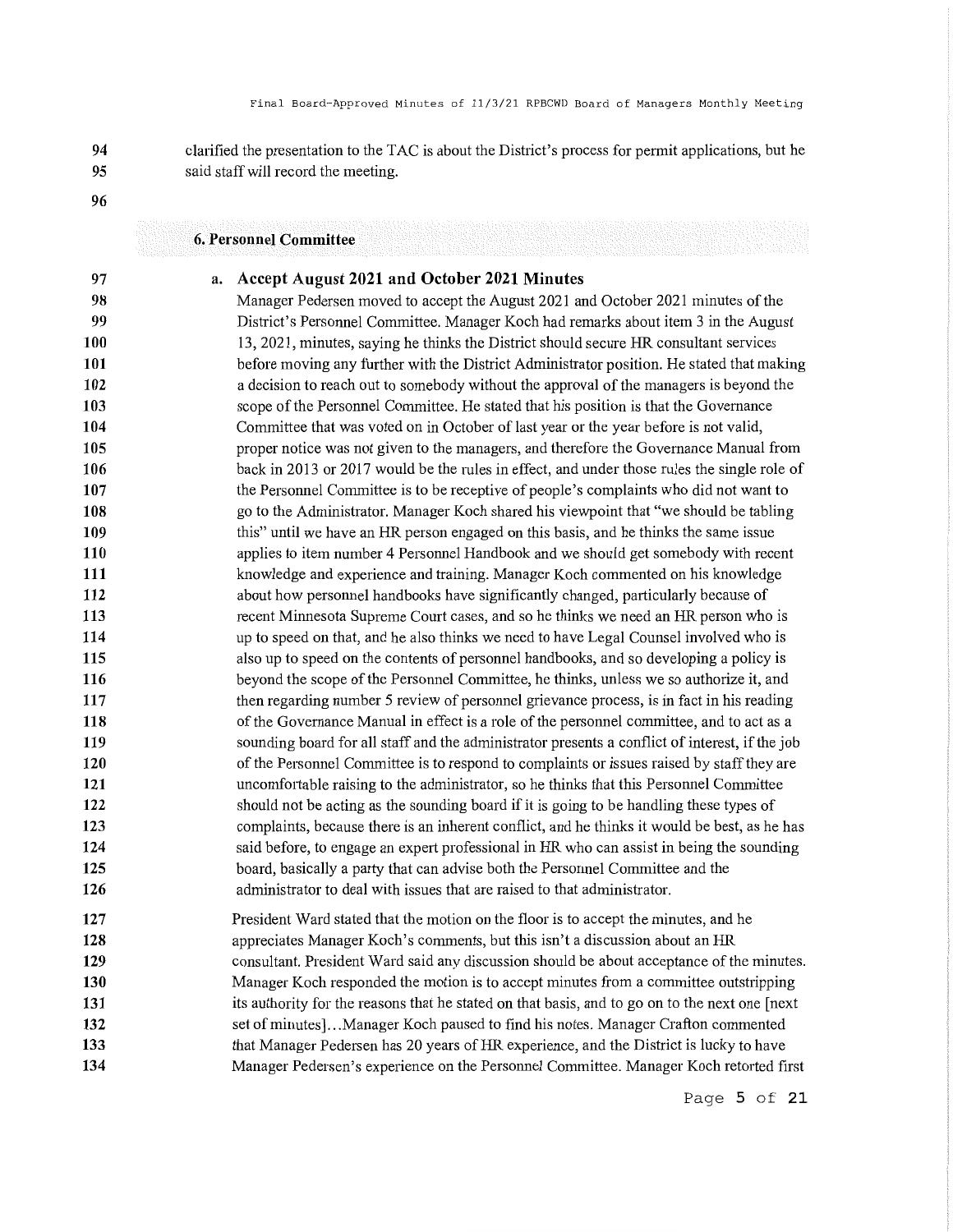**135 136 137 138 139 140 141 142 143 144 145 146 147 148 149 150 151 152 153 154 155 156 157 158 159 160 161 162 163 164 165 166 167 168 169 170 171 172 173 174 175 176 177 178**  of all, he is sorry, his understanding of Manager Pedersen' s work experience in supervising HR is at least decades old, and ... President Ward tried to interrupt Manager Koch. Manager Koch loudly talked over President Ward to say he [Manager Koch] has the floor. President Ward said point of order. .. Manager Koch shouted he has the floor. President Ward said the order of the day is the acceptance of the Personnel Committee minutes. Manager Koch stated again in a very loud volume that he has the floor. President Ward stated that is it. Manager Koch stated he is commenting because President Ward gave Manager Crafton the basis to make her statement, so he thinks he should have a right to respond to that statement. President Ward stated point of order. Manager Koch interrupted to ask President Ward if he is trying to be king and asked if President Ward wants to be king. President Ward said he has called order of the day, and he asked Manager Koch if he knows what that means. Manager Koch stated, "Follow Robert's Rules of Order, would you?" President Ward said order of the day means you follow the agenda item. Manager Koch said that's what he is doing, he is following the agenda items. President Ward called for the vote. Manager Koch said no, he has the floor, and if President Ward wants to vote to cut off discussion, he can do so, but the President can't make that decision. President Ward stated to Manager Koch that he is not following order of the day. Manager Koch responded he is commenting on the motion before the managers. President Ward said if Manager Koch wants to ... Manager Koch intenupted to state if President Ward wants to cut off discussion, there is a mechanism in Robert's Rules of Order, and that mechanism is not the president's decision. President Ward stated Manager Koch is totally out of order. Manager Koch responded that President Ward is out of order. President Ward called for the vote. Manager Koch said his comments on the October 21st minutes from the Personnel Committee include that he wants to know who came up with the fact that we go out to use the Baker Tilly description with modifications and what is it and have you circulated it to the managers. President Ward said the motion on the table is to accept the minutes, not dissect them. Manager Koch said that's against the time-honored process for every report, every set of minutes, for managers to be able to ask questions about the reports, the staff report, the engineer report, everything we have been allowed to ask questions about each one of those repmis without exception for at least as long as he has been a manager. Manager Koch said, so, that is bluntly done, these are no different. President Ward said we don't ask questions about minutes, we accept them, or we correct them, and that is all we do with minutes. Manager Koch disagreed, saying that isn't what we've done before. President Ward said that is what we've done before. Manager Koch said he disagrees. President Ward said disagreeing is fine. President Ward called for the vote. Manager Koch said he still has the floor, and if President Ward wants to cut off discussion, he needs to go through the proper procedure. Manager Pedersen moved to cut off the discussion. Manager Crafton seconded the motion. President Ward called for discussion. Manager Koch said he doesn't think the Board should be cutting off discussion of these minutes until the managers understand what they say and where this information came from. President Ward started to reply, and Manager Koch interrnpted, saying, if you don't care where it came from, then he'll just say shame on you guys. Hearing no further discussion, President Ward called for the vote. Upon a roll call vote, the motion to cut off the discussion carried 4-1 as follows: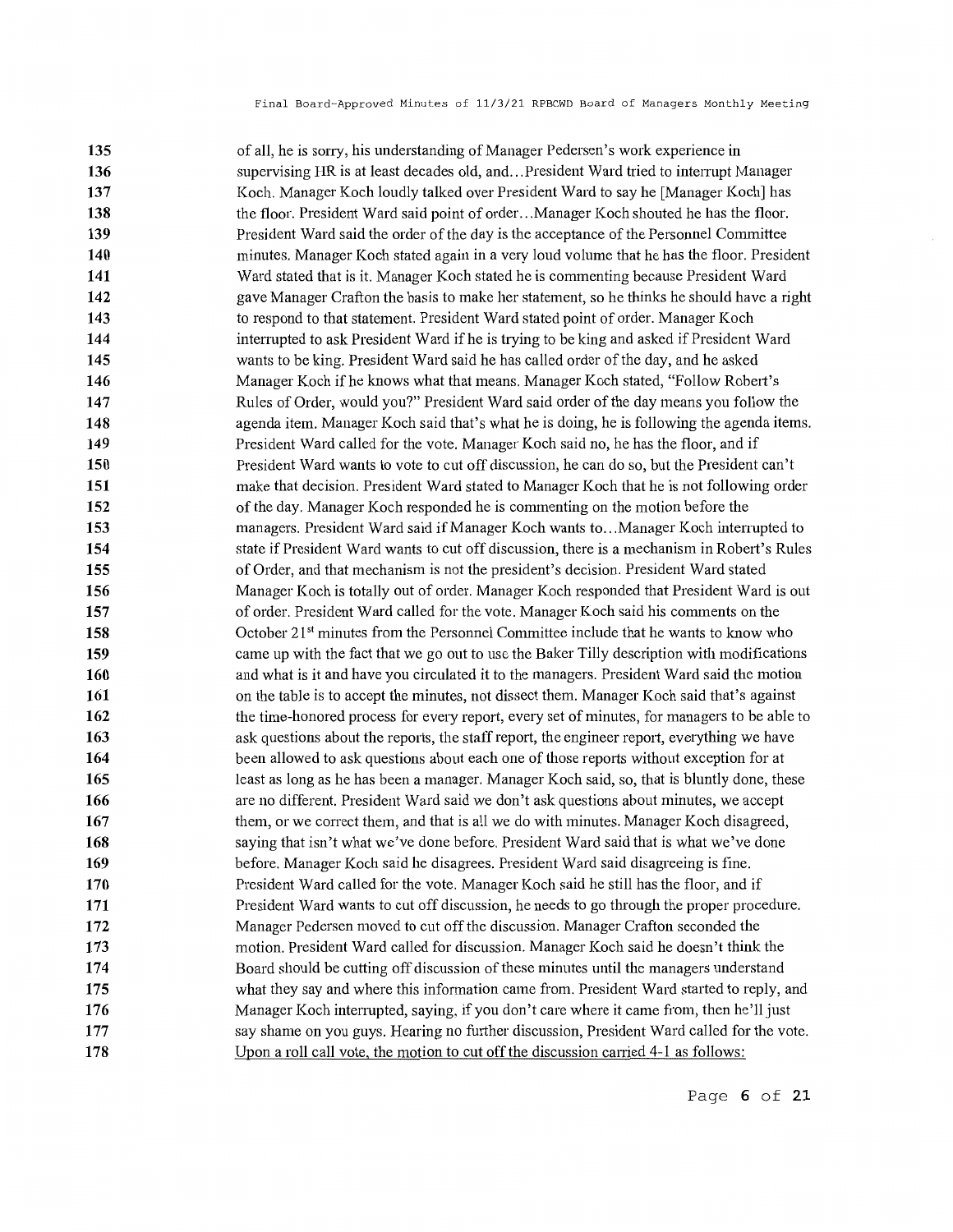| Manager  | Action |
|----------|--------|
| Crafton  | Aye    |
| Koch     | No     |
| Pedersen | Aye    |
| Ward     | Aye    |
| Ziegler  | Aye    |

**181** 

Upon a roll call vote, the motion to accept the August and October Personnel Committee minutes carried 4-1 as follows:

**183** 

**182** 

| Manager  | Action |
|----------|--------|
| Crafton  | Aye    |
| Koch     | No     |
| Pedersen | Aye    |
| Ward     | Aye    |
| Ziegler  | Aye    |

**184** 

**185** 

**186 187 188 189 190 191 192 193 194 195 b. Accept District Administrator Job Description** 

Manager Pedersen stated the District had the job description professionally prepared in

2019. She said the description was distributed to the managers at that time as part of the Administrator review process. She described a description Interim Administrator Jeffery drafted based on District Administrator job descriptions from other watersheds. Manager Pedersen talked about the job description that was broader in scope and said she has no problem with having a meeting for everyone to talk about the description and what we're looking for, because she thinks everyone needs to be on board with it. Manager Koch moved to table this item to a special meeting. Manager Pedersen seconded the motion. Manager Pedersen described the information she reached out to Baker Tilly to provide. Upon a roll call vote, the motion carried 5-0 as follows:

**196 197**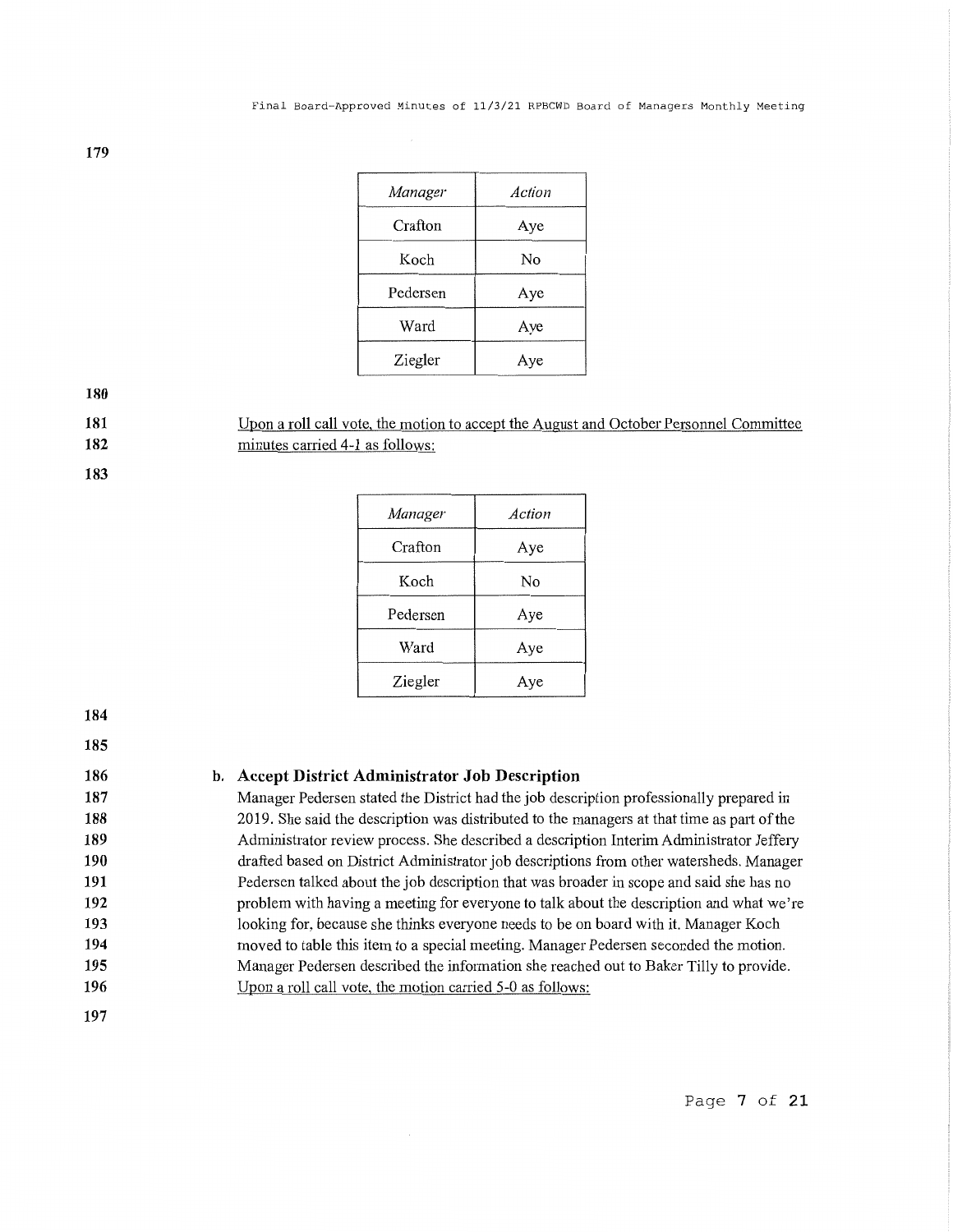| Manager  | Action |
|----------|--------|
| Crafton  | Aye    |
| Koch     | Aye    |
| Pedersen | Aye    |
| Ward     | Aye    |
| Ziegler  | Aye    |

**200 201**  Manager Pedersen reported the Personnel Committee has scheduled a meeting with the benefits representative for a presentation about cost increases and options in the benefits

**202** 

**203** 

# **7. Consent Agenda**

plan for 2022.

**204 205 206 207 208 209 210**  Manager Koch moved to accept items on the Consent Agenda as amended earlier in the meeting, include  $7d$  - and  $7f$  - and to adopt the resolutions that have been provided in the packet with respect to 7d and to approve payment of payment application #7. Manager Pedersen seconded the motion. The Consent Agenda included item 7d - Approve Resolution 2021-014 Authorizing the Administrator to Enter into Encroachment Agreements with Metropolitan Council for the Rice Marsh Lake Subwatershed 12a Water Quality Improvement Project for Outlot A and Outlot B. and  $7h$  – Approve payment application #7 for Lower Riley Creek Stabilization.

**211**  Upon a roll call vote, the motion carried 5-0 as follows:

**212** 

| Manager  | Action |
|----------|--------|
| Crafton  | Aye    |
| Koch     | Aye    |
| Pedersen | Aye    |
| Ward     | Aye    |
| Ziegler  | Aye    |

**213 214** 

**198**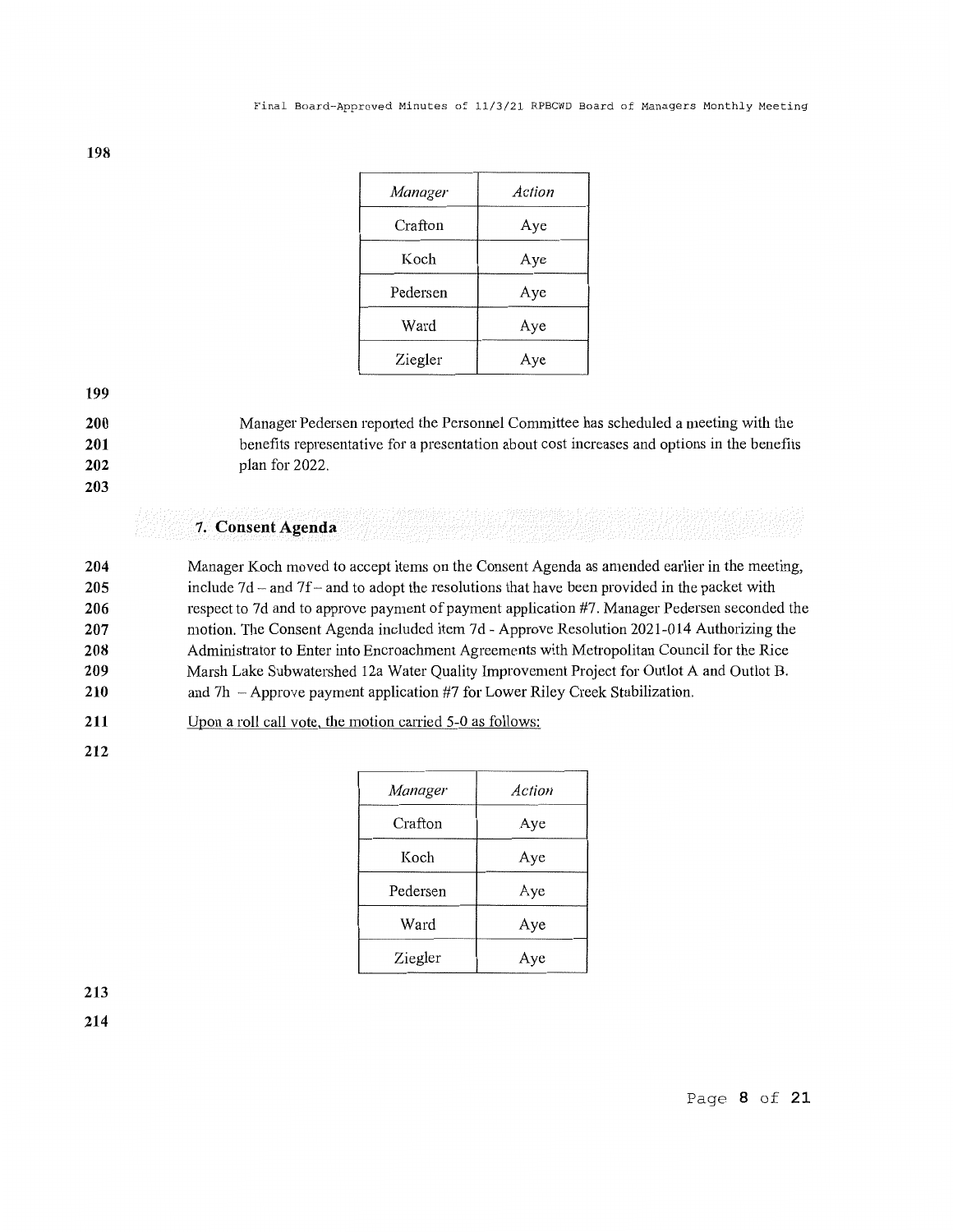| <b>Accept October Staff Report</b><br>i.<br>Manager Koch asked if staff has sent him a copy of the Abdo agreement.<br>why he raised that issue. Interim Administrator Jeffery said he can send<br>about Interim Administrator Jeffery's discussion with Engineer Sobiech about<br>the regulatory program and asked if Interim Administrator Jeffery has anything<br>to report on that now or later. Interim Administrator Jeffery replied the meeting<br>was more of a brainstorming session, and he is meeting again with Engineer<br>Sobiech next week and will provide a report to the Board at the next meeting.<br>Interim Administrator Jeffery said the goal is to hold a work session in January<br>with the Board on the proposed work plan. Manager Koch asked Interim<br>Administrator Jeffery if he received Manager Koch's list of items he thinks are<br>worthy of discussion regarding revisions. Interim Administrator Jeffery replied<br>yes. Manager Koch said he has a question at the top of page 3 and would like a<br>status report on the watershed stewardship grant reporting system and whether<br>progress is being made and if we are working on it. Interim Administrator<br>Jeffery said he can get that information to Manager Koch. Manager Koch<br>wanted to know the reason for the October 31 <sup>st</sup> cut off. Interim Administrator<br>Jeffery said a point that staff will bring to the Board in the future is talking<br>about a continuous application period divided into four quarters.<br>Interim Administrator Jeffery stated Lake Susan has exceed World Health<br>said staff proposes doing core testing of the wetland and doing testing earlier so<br>the District could issue warnings if necessary.<br>Chain of Lakes and asked staff to explain the program and if there is an | <b>Items Pulled from Consent Agenda</b><br>а.                                     |
|----------------------------------------------------------------------------------------------------------------------------------------------------------------------------------------------------------------------------------------------------------------------------------------------------------------------------------------------------------------------------------------------------------------------------------------------------------------------------------------------------------------------------------------------------------------------------------------------------------------------------------------------------------------------------------------------------------------------------------------------------------------------------------------------------------------------------------------------------------------------------------------------------------------------------------------------------------------------------------------------------------------------------------------------------------------------------------------------------------------------------------------------------------------------------------------------------------------------------------------------------------------------------------------------------------------------------------------------------------------------------------------------------------------------------------------------------------------------------------------------------------------------------------------------------------------------------------------------------------------------------------------------------------------------------------------------------------------------------------------------------------------------------------------------------------------------------------------|-----------------------------------------------------------------------------------|
|                                                                                                                                                                                                                                                                                                                                                                                                                                                                                                                                                                                                                                                                                                                                                                                                                                                                                                                                                                                                                                                                                                                                                                                                                                                                                                                                                                                                                                                                                                                                                                                                                                                                                                                                                                                                                                        |                                                                                   |
|                                                                                                                                                                                                                                                                                                                                                                                                                                                                                                                                                                                                                                                                                                                                                                                                                                                                                                                                                                                                                                                                                                                                                                                                                                                                                                                                                                                                                                                                                                                                                                                                                                                                                                                                                                                                                                        |                                                                                   |
|                                                                                                                                                                                                                                                                                                                                                                                                                                                                                                                                                                                                                                                                                                                                                                                                                                                                                                                                                                                                                                                                                                                                                                                                                                                                                                                                                                                                                                                                                                                                                                                                                                                                                                                                                                                                                                        | Interim Administrator Jeffery explained the status of the agreement's execution.  |
|                                                                                                                                                                                                                                                                                                                                                                                                                                                                                                                                                                                                                                                                                                                                                                                                                                                                                                                                                                                                                                                                                                                                                                                                                                                                                                                                                                                                                                                                                                                                                                                                                                                                                                                                                                                                                                        | Manager Koch stated he is asking to see the agreement because he wants to         |
|                                                                                                                                                                                                                                                                                                                                                                                                                                                                                                                                                                                                                                                                                                                                                                                                                                                                                                                                                                                                                                                                                                                                                                                                                                                                                                                                                                                                                                                                                                                                                                                                                                                                                                                                                                                                                                        | make sure it provides that the District has at least 60 days to pay invoices, so  |
|                                                                                                                                                                                                                                                                                                                                                                                                                                                                                                                                                                                                                                                                                                                                                                                                                                                                                                                                                                                                                                                                                                                                                                                                                                                                                                                                                                                                                                                                                                                                                                                                                                                                                                                                                                                                                                        | the District doesn't run into the issue of having to go pay interest, and that is |
|                                                                                                                                                                                                                                                                                                                                                                                                                                                                                                                                                                                                                                                                                                                                                                                                                                                                                                                                                                                                                                                                                                                                                                                                                                                                                                                                                                                                                                                                                                                                                                                                                                                                                                                                                                                                                                        |                                                                                   |
|                                                                                                                                                                                                                                                                                                                                                                                                                                                                                                                                                                                                                                                                                                                                                                                                                                                                                                                                                                                                                                                                                                                                                                                                                                                                                                                                                                                                                                                                                                                                                                                                                                                                                                                                                                                                                                        | Manager Koch the draft agreement that was sent to Abdo. Manager Koch asked        |
|                                                                                                                                                                                                                                                                                                                                                                                                                                                                                                                                                                                                                                                                                                                                                                                                                                                                                                                                                                                                                                                                                                                                                                                                                                                                                                                                                                                                                                                                                                                                                                                                                                                                                                                                                                                                                                        |                                                                                   |
|                                                                                                                                                                                                                                                                                                                                                                                                                                                                                                                                                                                                                                                                                                                                                                                                                                                                                                                                                                                                                                                                                                                                                                                                                                                                                                                                                                                                                                                                                                                                                                                                                                                                                                                                                                                                                                        |                                                                                   |
|                                                                                                                                                                                                                                                                                                                                                                                                                                                                                                                                                                                                                                                                                                                                                                                                                                                                                                                                                                                                                                                                                                                                                                                                                                                                                                                                                                                                                                                                                                                                                                                                                                                                                                                                                                                                                                        |                                                                                   |
|                                                                                                                                                                                                                                                                                                                                                                                                                                                                                                                                                                                                                                                                                                                                                                                                                                                                                                                                                                                                                                                                                                                                                                                                                                                                                                                                                                                                                                                                                                                                                                                                                                                                                                                                                                                                                                        |                                                                                   |
|                                                                                                                                                                                                                                                                                                                                                                                                                                                                                                                                                                                                                                                                                                                                                                                                                                                                                                                                                                                                                                                                                                                                                                                                                                                                                                                                                                                                                                                                                                                                                                                                                                                                                                                                                                                                                                        |                                                                                   |
|                                                                                                                                                                                                                                                                                                                                                                                                                                                                                                                                                                                                                                                                                                                                                                                                                                                                                                                                                                                                                                                                                                                                                                                                                                                                                                                                                                                                                                                                                                                                                                                                                                                                                                                                                                                                                                        |                                                                                   |
|                                                                                                                                                                                                                                                                                                                                                                                                                                                                                                                                                                                                                                                                                                                                                                                                                                                                                                                                                                                                                                                                                                                                                                                                                                                                                                                                                                                                                                                                                                                                                                                                                                                                                                                                                                                                                                        |                                                                                   |
|                                                                                                                                                                                                                                                                                                                                                                                                                                                                                                                                                                                                                                                                                                                                                                                                                                                                                                                                                                                                                                                                                                                                                                                                                                                                                                                                                                                                                                                                                                                                                                                                                                                                                                                                                                                                                                        |                                                                                   |
|                                                                                                                                                                                                                                                                                                                                                                                                                                                                                                                                                                                                                                                                                                                                                                                                                                                                                                                                                                                                                                                                                                                                                                                                                                                                                                                                                                                                                                                                                                                                                                                                                                                                                                                                                                                                                                        |                                                                                   |
|                                                                                                                                                                                                                                                                                                                                                                                                                                                                                                                                                                                                                                                                                                                                                                                                                                                                                                                                                                                                                                                                                                                                                                                                                                                                                                                                                                                                                                                                                                                                                                                                                                                                                                                                                                                                                                        |                                                                                   |
|                                                                                                                                                                                                                                                                                                                                                                                                                                                                                                                                                                                                                                                                                                                                                                                                                                                                                                                                                                                                                                                                                                                                                                                                                                                                                                                                                                                                                                                                                                                                                                                                                                                                                                                                                                                                                                        |                                                                                   |
|                                                                                                                                                                                                                                                                                                                                                                                                                                                                                                                                                                                                                                                                                                                                                                                                                                                                                                                                                                                                                                                                                                                                                                                                                                                                                                                                                                                                                                                                                                                                                                                                                                                                                                                                                                                                                                        |                                                                                   |
|                                                                                                                                                                                                                                                                                                                                                                                                                                                                                                                                                                                                                                                                                                                                                                                                                                                                                                                                                                                                                                                                                                                                                                                                                                                                                                                                                                                                                                                                                                                                                                                                                                                                                                                                                                                                                                        |                                                                                   |
|                                                                                                                                                                                                                                                                                                                                                                                                                                                                                                                                                                                                                                                                                                                                                                                                                                                                                                                                                                                                                                                                                                                                                                                                                                                                                                                                                                                                                                                                                                                                                                                                                                                                                                                                                                                                                                        |                                                                                   |
|                                                                                                                                                                                                                                                                                                                                                                                                                                                                                                                                                                                                                                                                                                                                                                                                                                                                                                                                                                                                                                                                                                                                                                                                                                                                                                                                                                                                                                                                                                                                                                                                                                                                                                                                                                                                                                        |                                                                                   |
|                                                                                                                                                                                                                                                                                                                                                                                                                                                                                                                                                                                                                                                                                                                                                                                                                                                                                                                                                                                                                                                                                                                                                                                                                                                                                                                                                                                                                                                                                                                                                                                                                                                                                                                                                                                                                                        | Manager Koch asked Interim Administrator Jeffery if he is working on that         |
|                                                                                                                                                                                                                                                                                                                                                                                                                                                                                                                                                                                                                                                                                                                                                                                                                                                                                                                                                                                                                                                                                                                                                                                                                                                                                                                                                                                                                                                                                                                                                                                                                                                                                                                                                                                                                                        | water resource report. Interim Administrator Jeffery responded correct, staff     |
|                                                                                                                                                                                                                                                                                                                                                                                                                                                                                                                                                                                                                                                                                                                                                                                                                                                                                                                                                                                                                                                                                                                                                                                                                                                                                                                                                                                                                                                                                                                                                                                                                                                                                                                                                                                                                                        | should have it available by the January meeting. Manager Koch asked staff to      |
|                                                                                                                                                                                                                                                                                                                                                                                                                                                                                                                                                                                                                                                                                                                                                                                                                                                                                                                                                                                                                                                                                                                                                                                                                                                                                                                                                                                                                                                                                                                                                                                                                                                                                                                                                                                                                                        | fill in more details about the 2021 numbers of blue-green algae in Lake Susan.    |
|                                                                                                                                                                                                                                                                                                                                                                                                                                                                                                                                                                                                                                                                                                                                                                                                                                                                                                                                                                                                                                                                                                                                                                                                                                                                                                                                                                                                                                                                                                                                                                                                                                                                                                                                                                                                                                        |                                                                                   |
|                                                                                                                                                                                                                                                                                                                                                                                                                                                                                                                                                                                                                                                                                                                                                                                                                                                                                                                                                                                                                                                                                                                                                                                                                                                                                                                                                                                                                                                                                                                                                                                                                                                                                                                                                                                                                                        | Organization (WHO) levels for phytoplankton. Interim Administrator Jeffery        |
|                                                                                                                                                                                                                                                                                                                                                                                                                                                                                                                                                                                                                                                                                                                                                                                                                                                                                                                                                                                                                                                                                                                                                                                                                                                                                                                                                                                                                                                                                                                                                                                                                                                                                                                                                                                                                                        |                                                                                   |
|                                                                                                                                                                                                                                                                                                                                                                                                                                                                                                                                                                                                                                                                                                                                                                                                                                                                                                                                                                                                                                                                                                                                                                                                                                                                                                                                                                                                                                                                                                                                                                                                                                                                                                                                                                                                                                        |                                                                                   |
|                                                                                                                                                                                                                                                                                                                                                                                                                                                                                                                                                                                                                                                                                                                                                                                                                                                                                                                                                                                                                                                                                                                                                                                                                                                                                                                                                                                                                                                                                                                                                                                                                                                                                                                                                                                                                                        | Manager Koch asked for more details about the winter sampling on the Riley        |
|                                                                                                                                                                                                                                                                                                                                                                                                                                                                                                                                                                                                                                                                                                                                                                                                                                                                                                                                                                                                                                                                                                                                                                                                                                                                                                                                                                                                                                                                                                                                                                                                                                                                                                                                                                                                                                        |                                                                                   |
|                                                                                                                                                                                                                                                                                                                                                                                                                                                                                                                                                                                                                                                                                                                                                                                                                                                                                                                                                                                                                                                                                                                                                                                                                                                                                                                                                                                                                                                                                                                                                                                                                                                                                                                                                                                                                                        | alternating sampling schedule of the chain of lakes. Interim Administrator        |
|                                                                                                                                                                                                                                                                                                                                                                                                                                                                                                                                                                                                                                                                                                                                                                                                                                                                                                                                                                                                                                                                                                                                                                                                                                                                                                                                                                                                                                                                                                                                                                                                                                                                                                                                                                                                                                        | Jeffery said yes, every three years, so Riley, then Bluff, then the Purgatory     |

 $\bar{z}$ 

**215** 

Page **9 of 21**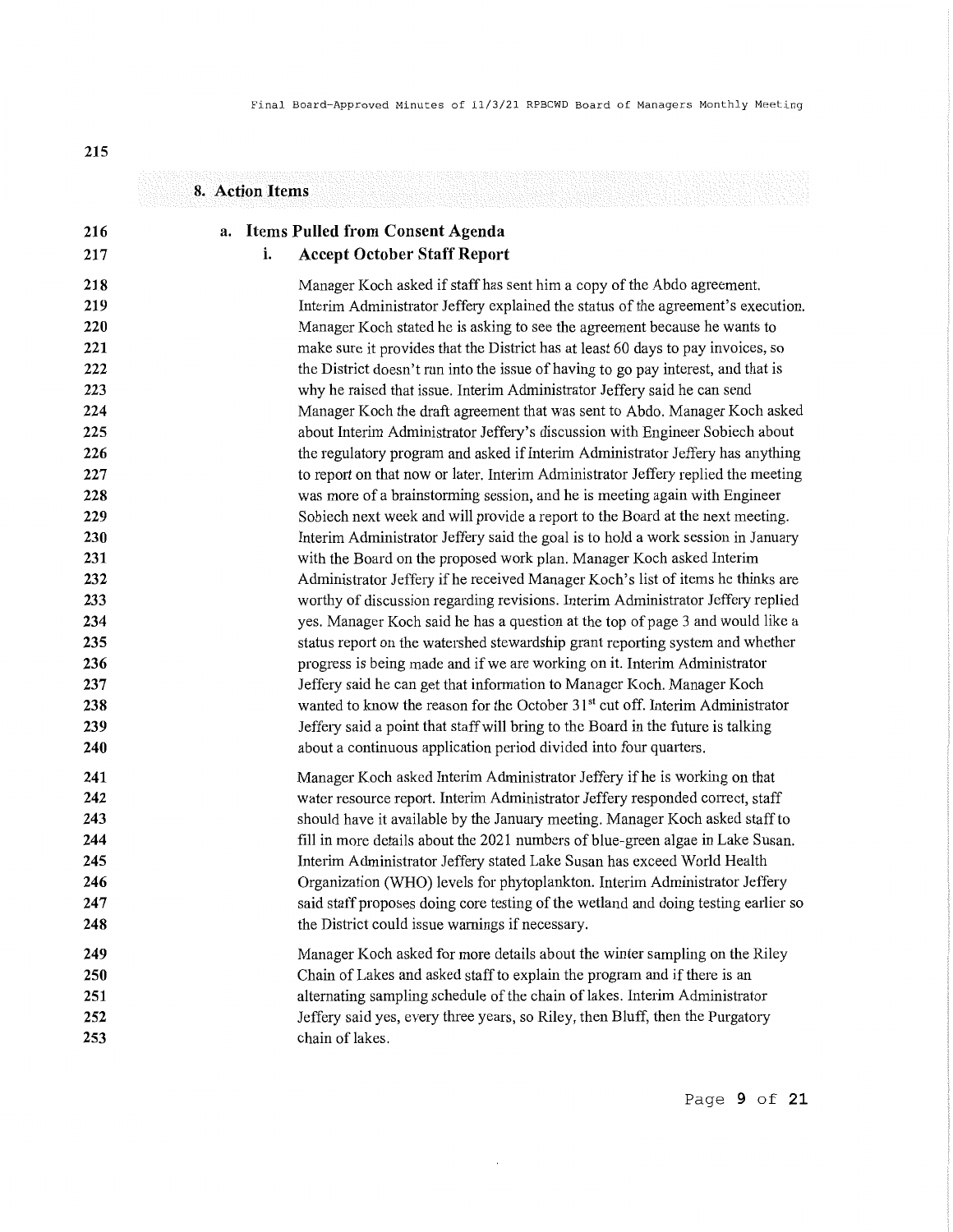| 254               | Manager Koch asked if because it was such a dry year, runoff would be                                                                                |
|-------------------|------------------------------------------------------------------------------------------------------------------------------------------------------|
| 255               | basically from what hit pavement, and is staff trying to do correlations of lake                                                                     |
| 256               | level changes, correlating them to rainfalls so we get better modeling. Engineer                                                                     |
| 257               | Sobiech stated the short answer is yes, all the monitoring data is going to be                                                                       |
| 258               | used with the updated hydraulic and hydrologic data.                                                                                                 |
| 259               | Manager Koch had a comment on page 5 and said he thought the main message                                                                            |
| 260               | of the postcard was going to be that people need to be aware their projects may                                                                      |
| 261               | require a permit. He said the reference was so small, he is concerned people                                                                         |
| 262               | missed the message that their project may require a permit. Manager Koch                                                                             |
| 263               | asked if there is budget to do another postcard and mailing to residents with that                                                                   |
| 264               | message. Interim Administrator Jeffery said staff had planned to do another                                                                          |
| 265               | mailing to go out in January or February. He said the next mailing could                                                                             |
| 266               | emphasize the message about permit requirements for projects that touch the                                                                          |
| 267               | shoreline. Manager Koch asked for a report on the three projects on Lotus Lake                                                                       |
| 268               | that weren't permitted. Interim Administrator Jeffery provided an update.                                                                            |
| 269               | Manager Koch said he thinks the District needs to find an enforcement                                                                                |
| 270               | mechanism, and he would like it to be part of the discussions going forward.                                                                         |
| 271               | Manager Koch asked about any plans to fix the Lake Susan improvement                                                                                 |
| 272               | project. Interim Administrator reported on a meeting with Peterson                                                                                   |
| 273               | Construction, who installed it, and options being considered.                                                                                        |
| 274               | Manager Koch gave his opinion about using drones and/or a cam for pictures                                                                           |
| 275               | and video footage of the lower creek. He asked staff for more details about the                                                                      |
| 276               | pullout on Middle Creek at Bearpath. Interim Administrator summarized that                                                                           |
| 277               | Hartman was hired as a subcontractor due to a requirement that the contractor                                                                        |
| 278               | must have demonstrated experience working on a golf course. He described an                                                                          |
| 279               | onsite meeting with Sunram and the decision for Ryan to do the work. He noted                                                                        |
| 280               | Bearpath has agreed to have Sunram construct the wall. Manage Koch asked                                                                             |
| 281               | staff and Legal Counsel to memorialize that to the extent Legal Counsel thinks                                                                       |
| 282               | appropriate. Interim Administrator Jeffery said he has asked Attorney Welch to                                                                       |
| 283               | review the agreement. Manager Koch said he has a question about the Silver                                                                           |
| 284               | Lake Restoration unless staff will talk about it later in this meeting.                                                                              |
| 285               | Administrator Jeffery said he will be talking about it later in the meeting.                                                                         |
| 286<br>287<br>288 | Manager Ziegler moved to accept the staff report. Manager Pedersen seconded<br>the motion. Upon a roll call vote, the motion carried 5-0 as follows: |

| Manager  | Action |
|----------|--------|
| Crafton  | Aye    |
| Koch     | Aye    |
| Pedersen | Aye    |

Page **10 of 21**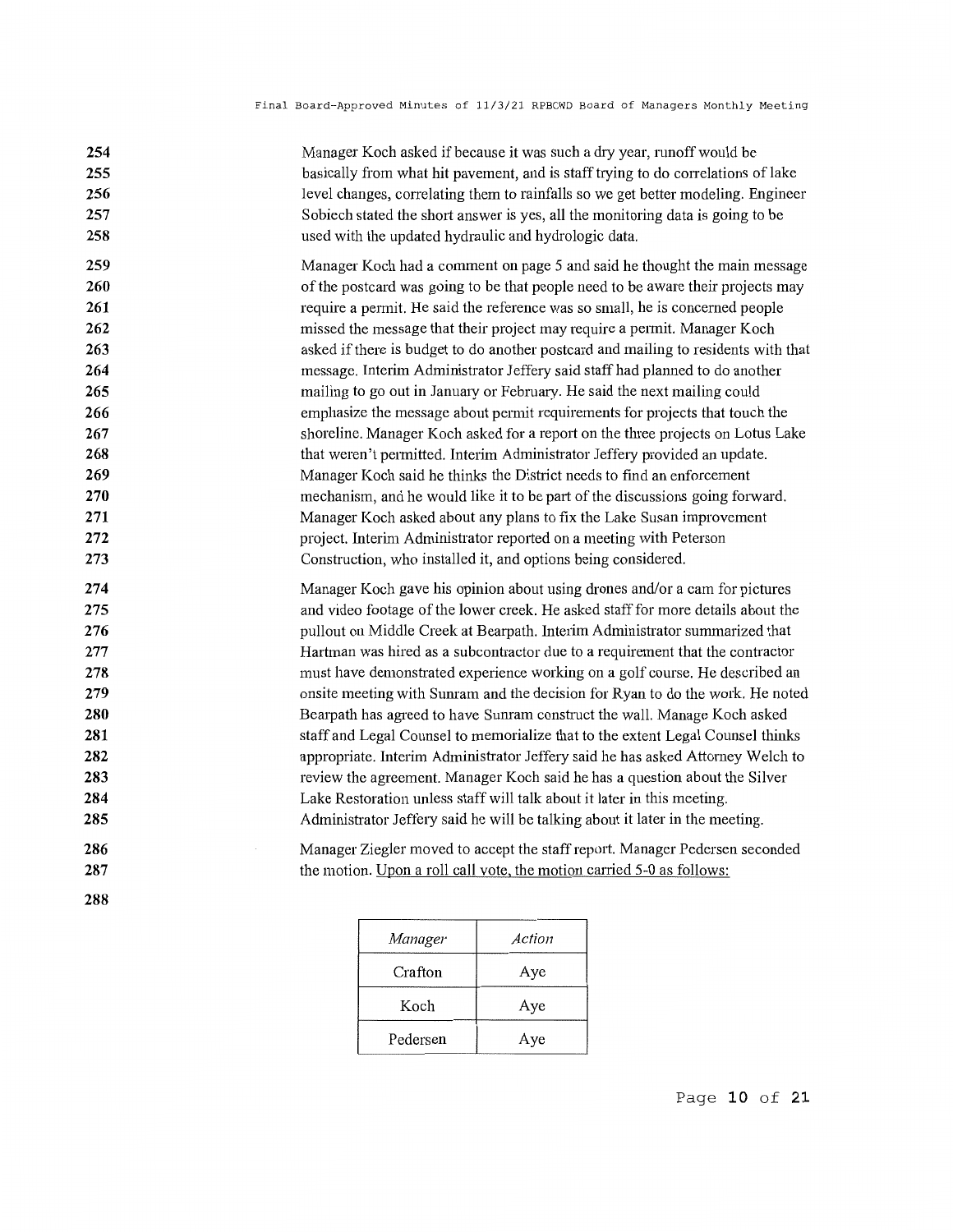| Ward    | Aye |
|---------|-----|
| Ziegler | Aye |

| 289 |
|-----|
| 290 |
| 291 |
| 292 |
| 293 |
| 294 |

**305** 

#### **ii. Accept October Engineer's Report**

Manager Koch reiterated his opinion that the District should do drone flights and that others doing drone flights seem to get permission. He had a comment on page 2 of 6, item G, and said he looked on Google maps or Zillow for the address listed and it looked like there is rip rap there already. Engineer Sobiech said yes, there is rip rap along most of the shoreline already, and the project is rip rap repair and native plantings. Manager Koch said he thinks the District should look at requiring berms to protect the water from some of the bigger rains on that basis, and he has that naturally on his property. He said he thinks it would be worth thinking about as a best management practice to have some sort of mechanism to hold back some of the water instead of having it go right into the lake.

Manager Koch moved to accept the October Engineer's report. Manager Ziegler seconded the motion. Upon a roll call vote, the motion carried 5-0 as follows:

| Manager  | Action |
|----------|--------|
| Crafton  | Aye    |
| Koch     | Aye    |
| Pedersen | Aye    |
| Ward     | Aye    |
| Ziegler  | Aye    |

| Manager Koch said he pulled this because of his concern on the three          |
|-------------------------------------------------------------------------------|
| permitting issues and to which staff has already provided an update in this   |
| meeting. Interim                                                              |
| Administrator Jeffery asked for manager feedback on the report's format.      |
| Manager Pedersen requested addresses be added. Manager Koch said the photos   |
| are helpful and agreed addresses would be helpful as well. He said if it goes |
| more than a month, he'd like to know what action, if any, has been taken to   |
| correct it.                                                                   |
|                                                                               |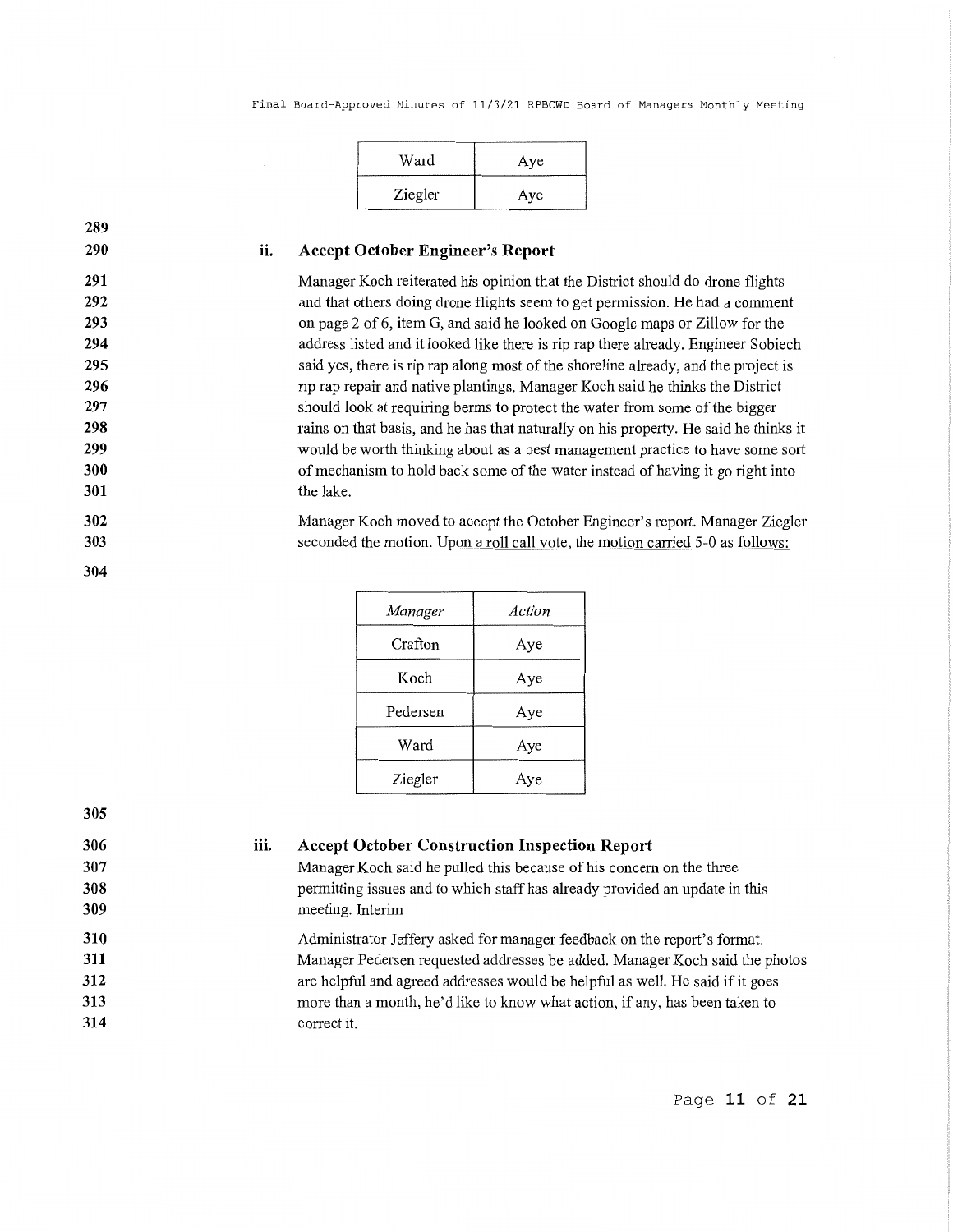Manager Ziegler moved to accept the October Constrnction Inspection Report. Manager Koch seconded the motion. Upon a roll call vote, the motion carried 5-0 as follows:

**317 318** 

**315 316** 

| Manager  | Action |
|----------|--------|
| Crafton  | Aye    |
| Koch     | Aye    |
| Pedersen | Aye    |
| Ward     | Aye    |
| Ziegler  | Aye    |

**319** 

**320 321 322 323 324 325 326 327 328 329 330 331 332 333 334 335 336 337 338 339 340 341 342 iv. Approve Payment Application #1 for the St. Hubert Water Quality Improvement Project**  President Ward said this payment application is for an amount just over \$263,000. Manager Koch said the documentation received isn't consistent with documentation received for other projects. He said he thinks the District's process should be that for projects Barr is working on, that when there is a request for payment the Engineer must give the District some type of certification that they have reviewed the work and then certify to the best of their knowledge work has been in accordance with project. Manager Koch said he would like the District to consider revising or having a template schedule that has a certification by the contractor saying they've done the work and incurred the expenses, so the District has on record that they say they have done the work. Interim Administrator Jeffery addressed the idea of using a templated industry standard form. He talked about the documentation, including the memorandum, for this pay application. Interim Administrator Jeffery stated he is comfortable with the documentation and knows they have fulfilled their obligation and SRF concurs. Manager Crafton moved to approve the pay application #1 for the St. Hubert Water Quality Project. Manager Ziegler seconded the motion. Upon a roll call vote, the motion carried 5-0 as follows: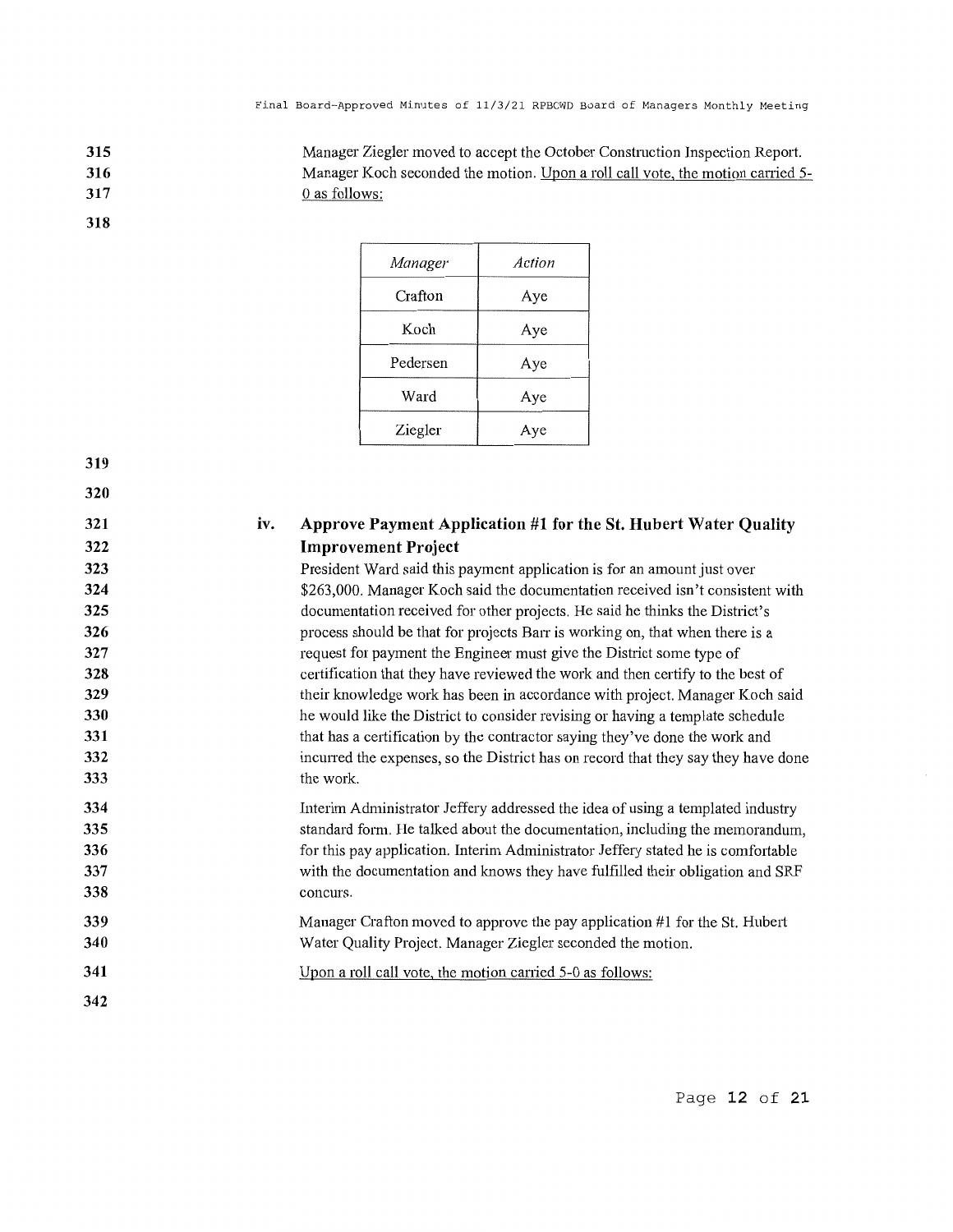|  | Final Board-Approved Minutes of 11/3/21 RPBCWD Board of Managers Monthly Meeting |  |  |  |  |  |  |  |  |  |
|--|----------------------------------------------------------------------------------|--|--|--|--|--|--|--|--|--|
|--|----------------------------------------------------------------------------------|--|--|--|--|--|--|--|--|--|

| Manager  | Action |
|----------|--------|
| Crafton  | Aye    |
| Koch     | Aye    |
| Pedersen | Aye    |
| Ward     | Aye    |
| Ziegler  | /e     |

# **344 345**

#### **v. Approve Resolution 2021-012 Authorizing Membership in the 4M Fund**

President Ward said this resolution would memorialize the action the Board took previously about the 4M Fund. Manager Koch said he is concerned that the documentation for the names of who has signing authority is blank, and he has a rule that he doesn't approve things that are blank. He said his other concern is he thinks we need to have an understanding of exactly how we are going to move this money, where it's going to be, and who is doing what. Manager Koch said he thinks it would be beneficial to have two accounts, including an investment account, which would be different than U.S. Bank. He said he'd like to see a different account that would hold financial assurances for accounts so they wouldn't be comingled and would be easier for accounting and reporting. Manager Koch said he doesn't know that this item is urgent, so he would like a plan to be developed and brought back, so he has an understanding of exactly how we are going forward, and he understands who has authority to do what. He said with no disrespect intended toward Mr. Jeffery as the Administrator, but Manager Koch really thinks to the extent we have approvals by anybody, he thinks there needs to be additional sign off by the Treasurer or some other officer because a double-check is always needed when it comes to money, so no one person can expend money without the right approval. Manager Koch restated he would like to see this come back next month.

**365 366 367 368 369 370 371**  Interim Administrator Jeffery said the forms were filled out, but in copying over the form into the packet, the inserted information did not come through. He said the fonn includes the information designating President Ward and Manager Crafton as signatories and himself as an alternate in case of an absence. President Ward and Manager Crafton said the copy of the forms they have include the information filled out. President Ward reiterated that the forms designate the signatories as himself, Treasurer Crafton, and the Administrator.

**372 373 374 375**  President Ward said all this document is doing is designating U.S. Bank as the depository for the District for the 4M Fund. Attorney Smith concurred. President Ward said the issues Manager Koch raises about a second account and who is going to do what is separate from these resolutions and are matters that

Page **13 of 21**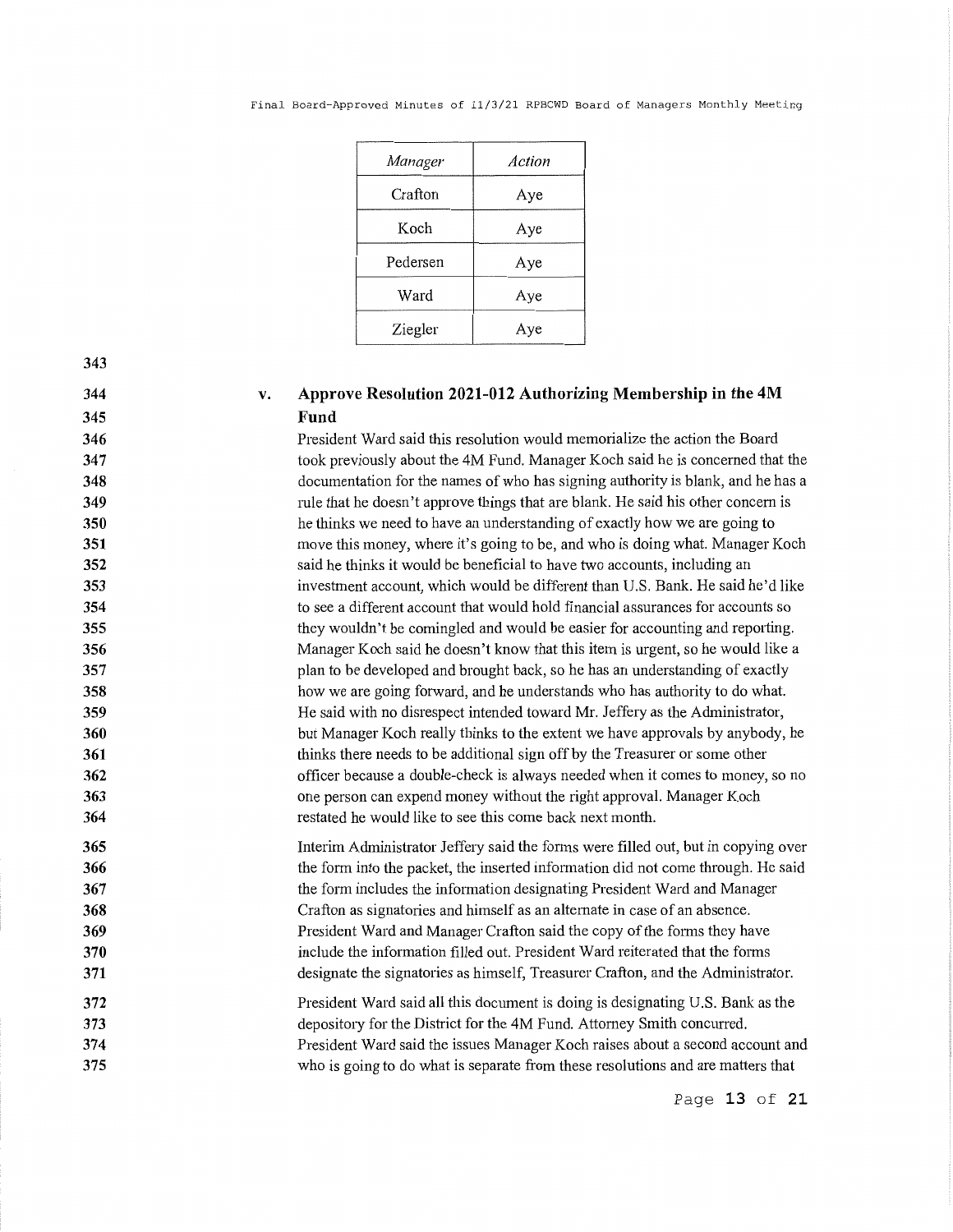| 376<br>377<br>378<br>379 | should be discussed and resolved, but that can happen at the December Board<br>meeting because it has nothing to do with these two resolutions. Attorney Smith<br>said the resolution spells out the actual transfer and Manager Koch's comments<br>go to the logistics of how this will operate.                         |
|--------------------------|---------------------------------------------------------------------------------------------------------------------------------------------------------------------------------------------------------------------------------------------------------------------------------------------------------------------------|
| 380<br>381<br>382<br>383 | Manager Koch said he does not want to authorize Administrator Jeffery to sign<br>any other documents without at least the approval by the Treasurer or Mr.<br>Smith. Manager Koch said the resolutions at minimum should be changed to<br>require approval of the Treasurer or Counsel for Administrator Jeffery to sign. |
| 384                      | Manager Koch moved to adopt the resolutions with the following changes that                                                                                                                                                                                                                                               |
| 385                      | the Administrator can execute the documents with the approval of Counsel and                                                                                                                                                                                                                                              |
| 386<br>387               | the approval of the Treasurer, and the word funds is inserted in the second to the<br>last line in the second resolve. President Ward said the word funds was inserted                                                                                                                                                    |
| 388                      | in the version the managers were provided on Monday. Manager Pedersen                                                                                                                                                                                                                                                     |
| 389                      | seconded the motion Attorney Smith said the District's Legal Counsel doesn't                                                                                                                                                                                                                                              |
| 390                      | act as an authority of approval but as to form and execution. He asked Manager                                                                                                                                                                                                                                            |
| 391                      | Koch if he would amend his motion to include approval of Legal Counsel for                                                                                                                                                                                                                                                |
| 392                      | form and execution, which is legal counsel's confirmation that the document is                                                                                                                                                                                                                                            |
| 393                      | in proper order and that the person has authority to sign it. He added that legal                                                                                                                                                                                                                                         |
| 394                      | counsel doesn't have an opinion about the transaction. Manager Koch and                                                                                                                                                                                                                                                   |
| 395                      | Manager Pedersen agreed to Attorney Smith's friendly amendment.                                                                                                                                                                                                                                                           |
| 396                      | Upon a roll call vote, the motion carried 5-0 as follows:                                                                                                                                                                                                                                                                 |
| 397                      |                                                                                                                                                                                                                                                                                                                           |

| <b>Manager</b> | Action |
|----------------|--------|
| Crafton        | Aye    |
| Koch           | Aye    |
| Pedersen       | Aye    |
| Ward           | Aye    |
| Ziegler        | Aye    |

#### **vi. Approve Resolution 2021-013 Authorizing Treasurer to be Signee for Wells Fargo Account to Transfer Funds**

Manager Koch said he doesn't have a problem approving signatories, assuming they are the Administrator and the Treasurer, etcetera, but when he read the resolution, it just did everything, like open accounts and everything. He said he thinks a more appropriate resolution would be to designate signatories as the Administrator, Treasurer, and President and authorize the Administrator and the Treasurer to take whatever actions are necessary or appropriate to transfer the

Page **14 of 21**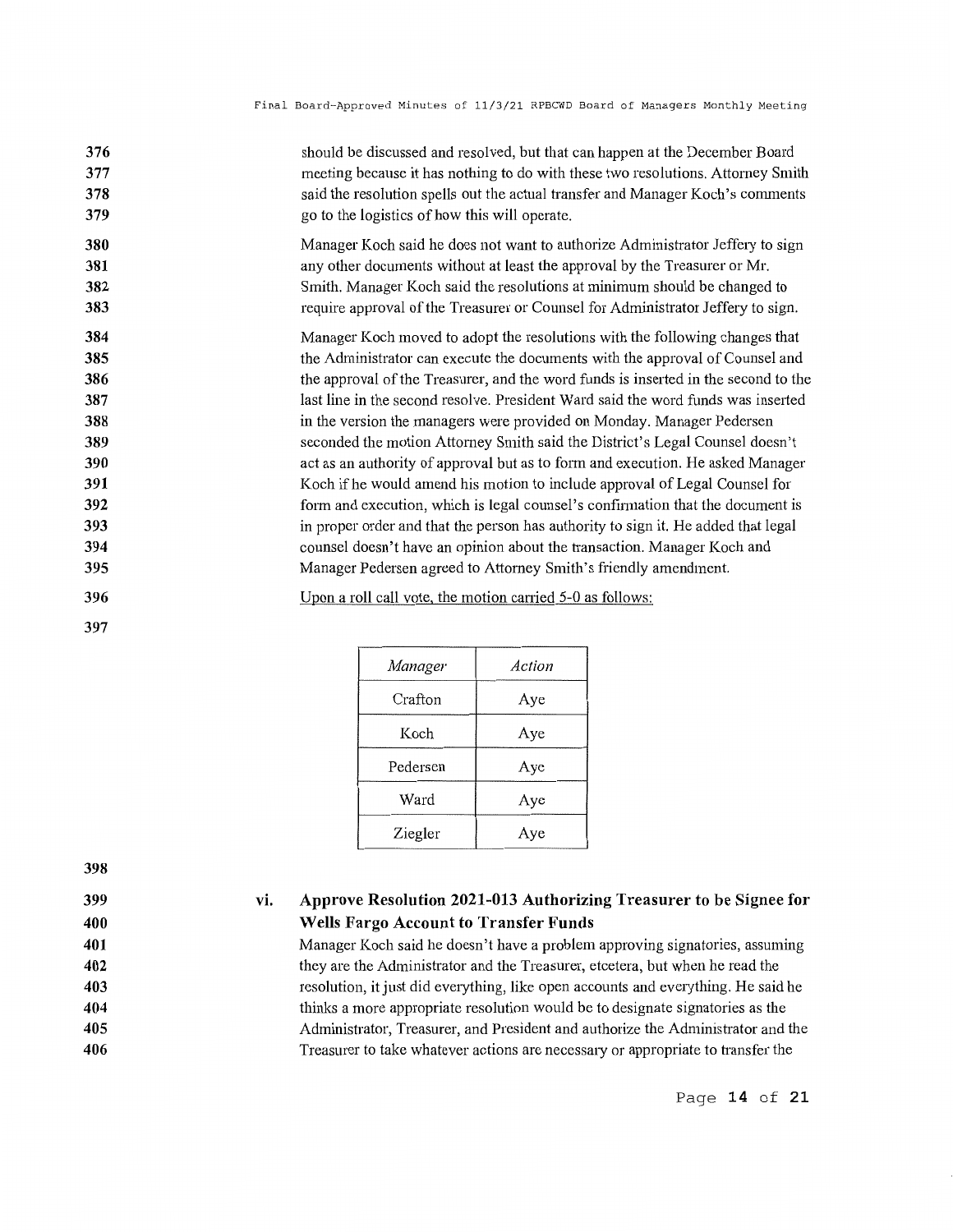| 407 | funds at Wells Fargo to either the 4M Fund or U.S. Bank as appropriate.           |
|-----|-----------------------------------------------------------------------------------|
| 408 | Attorney Smith said he has a feeling the language included is what Wells Fargo    |
| 409 | wants in order to accomplish the transfer. He noted Wells Fargo didn't have on    |
| 410 | record current authorizations, so this resolution is doing some clean up as well. |
| 411 | Manager Koch said perhaps the Board could adopt a separate resolution to          |
| 412 | specify it takes two out of the three designated, the Administrator, the          |
| 413 | Treasurer, and President Ward, to take any action pursuant to these resolutions   |
| 414 | the Board is adopting for the benefit of the bank. Attorney Smith said he         |
| 415 | doesn't see why the Board couldn't do so. Manager Koch moved to adopt             |
| 416 | Resolution 2021-013 as presented plus the additional resolution that it would     |
| 417 | take the approval of two of the Administrator, the Treasurer, and the President   |
| 418 | to take any action pursuant to the foregoing resolutions required by Wells        |
| 419 | Fargo. Manager Crafton seconded the motion.                                       |
| 420 | Upon a roll call vote, the motion carried 5-0 as follows:                         |

| Manager  | Action |
|----------|--------|
| Crafton  | Aye    |
| Koch     | Aye    |
| Pedersen | Aye    |
| Ward     | Aye    |
| Ziegler  | Aye    |

**421** 

#### **423 424 425 426 427 428 429 430 431 432 433 434 435 436 437 438 b. Accept September Treasurer's Report**  Manager Crafton stated the report has been reviewed in accordance with internal controls and procedures. She moved to accept the September Treasurer's Report. Manager Pedersen seconded the motion. Manager Koch said if his math is correct, normally the items in the September report would be at 75% of budget. He asked if the Treasurer or Administrator could comment on those items that are over 75% and if they believe at the end of the year those items will be over budget. Treasurer Crafton said the audit costs are over because the District kept making additional requests. President Ward said there shouldn't be any more audit costs. Manager Koch noted insurance and bonds is up 132%, and the number is the number, and he asked if there could be a motion at the Board's December meeting to get these accounts squared to make sure the budget numbers match the spend. Manager Koch said Engineering Services is at 86%, and Administrator Jeffery said some of that is due to the Silver Lake project and some due to the Middle Riley Creek project, and he relies on Engineer Sobiech for the budget numbers. Manager Koch said he has the same point about the percentage of budget already expended for legal services. He said he is Page **15 of 21**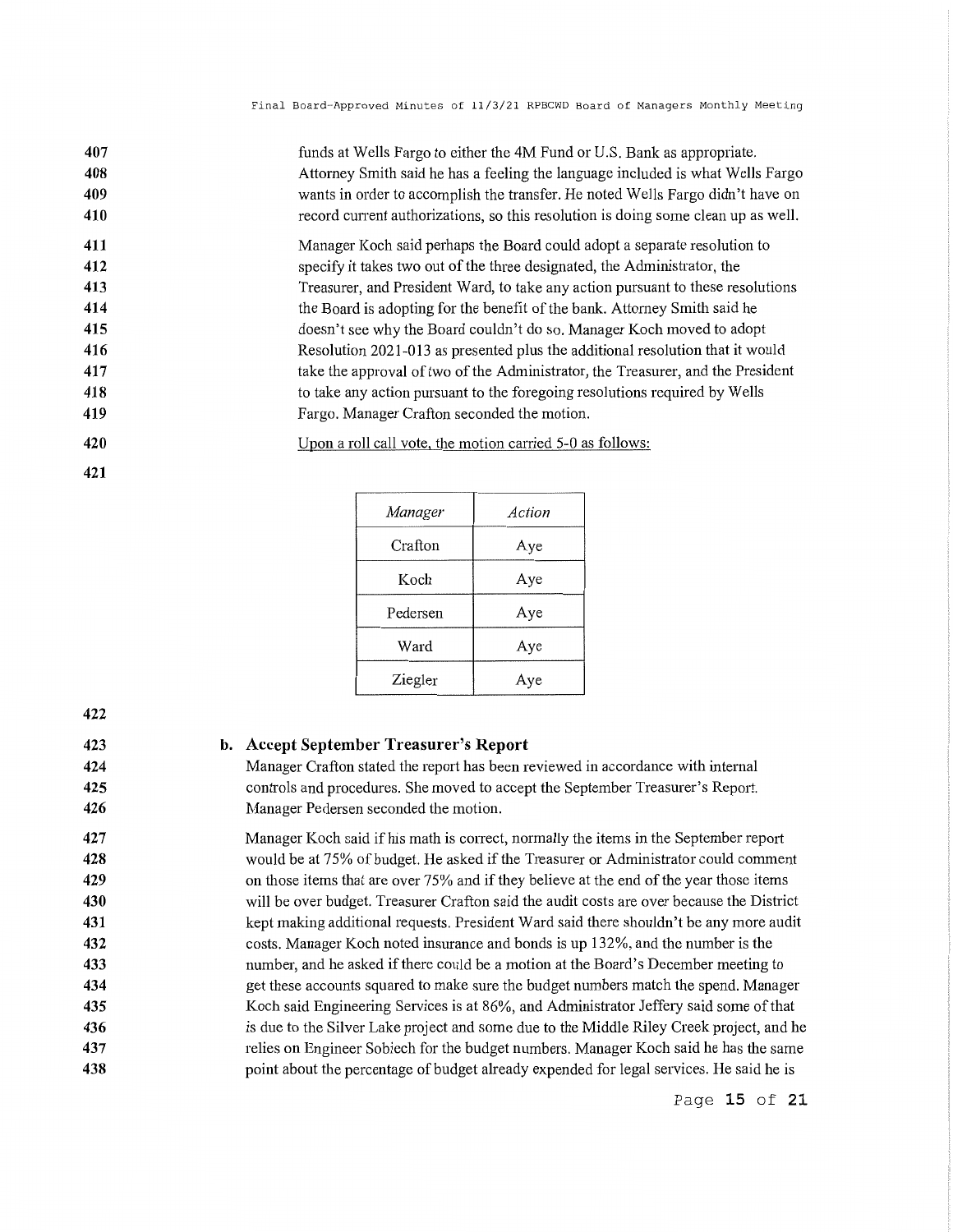Final Board-Approved Minutes of 11/3/21 RPBCWD Board of Managers Monthly Meeting

- **439 440 441**  fine if staff wants to come back in December to address his questions. The Board directed Administrator Jeffery to prepare that information to bring back to the Board at its December Board meeting.
- **442**  Upon a roll call vote, the motion carried 5-0 as follows:

| Manager  | Action |
|----------|--------|
| Crafton  | Aye    |
| Koch     | Aye    |
| Pedersen | Aye    |
| Ward     | Aye    |
| Ziegler  | Aye    |

**444** 

**443** 

**445** 

### **446 447**

**448 449** 

# **c. Approve Paying of Bills**

Manager Crafton moved to pay the bills. Manager Ziegler seconded the motion. Upon a roll call vote, the motion carried 5-0 as follows:

| Manager  | Action |
|----------|--------|
| Crafton  | Aye    |
| Koch     | Aye    |
| Pedersen | Aye    |
| Ward     | Aye    |
| Ziegler  | Aye    |

**450 451** 

# **d. Authorize MA WD Delegate Selection**

Manager Pedersen nominated Manager Crafton and Manager Ziegler as the MA WD delegates. Manager Koch moved to amend the motion to add the approval of payment of the fee for the managers and possibly CAC members to attend the MAWD convention. Manager Pedersen and Manager Ziegler agreed to the friendly amendment.

- **456**  Upon a roll call vote, the motion carried 5-0 as follows:
- **457**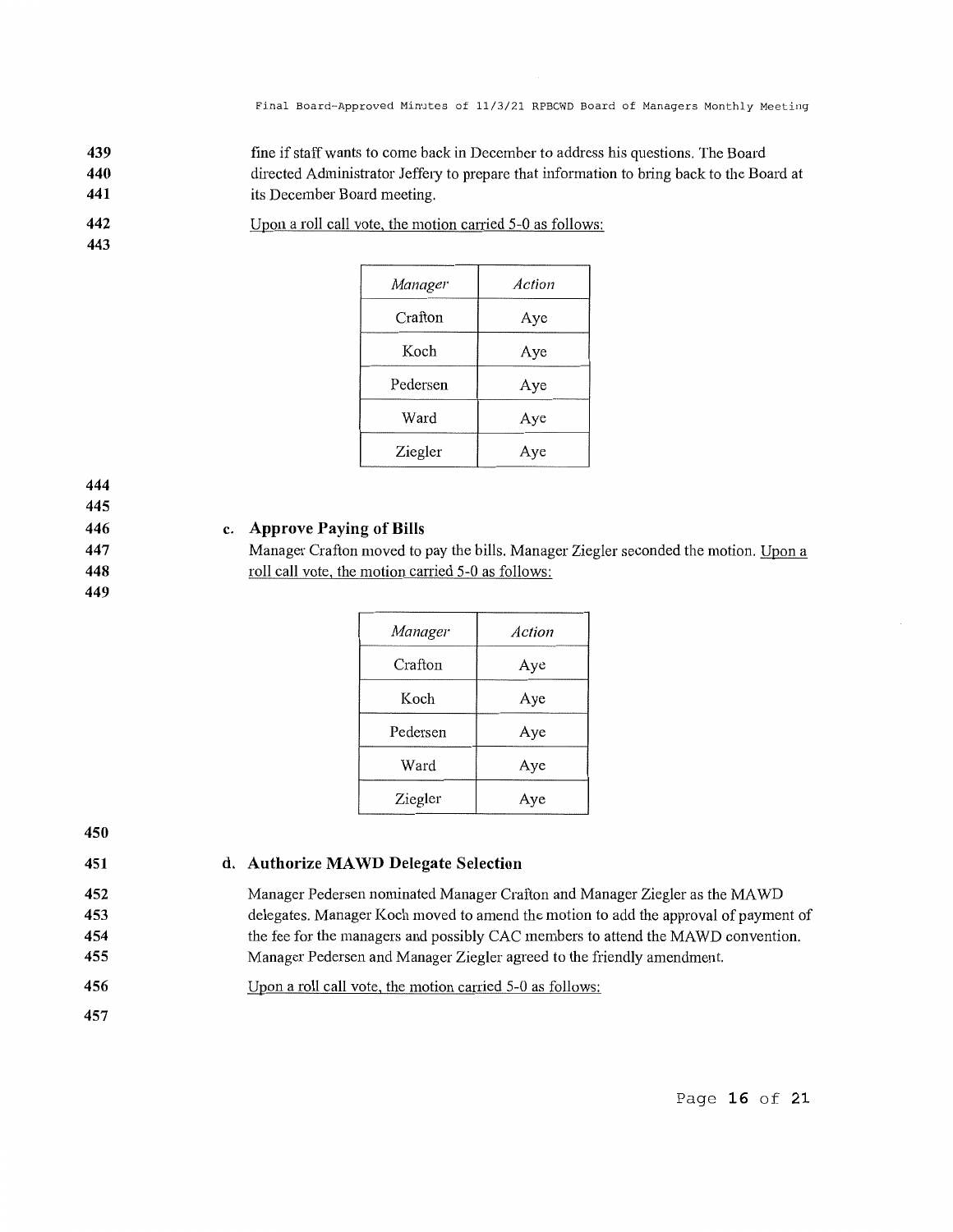| Manager  | Action |
|----------|--------|
| Crafton  | Aye    |
| Koch     | Aye    |
| Pedersen | Aye    |
| Ward     | Aye    |
| Ziegler  | Aye    |

### **e. Silver Lake Status Report**

Administrator Jeffery stated Molnau Contracting mobilized on to the site on October 15, 2021. He reported on project progress. President Ward asked how much bituminous work needs to be done. Engineer Sobiech responded about 120 feet by 11 feet. President Ward noted the hot mix plants close three weeks from today.

Manager Koch asked if staff has had discussions with the bonding company about the extra costs incurred because Engineer Sobiech and Barr Engineering had to put in more time and about whether the District is going to be covered for those additional costs. Manager Koch said if that conversation hasn't happened, he thinks it needs to be explored, because if those costs aren't covered by the bond, they need to be covered by the contractor. Attorney Smith said staff is documenting those costs, and they are covered by the contract. Attorney Smith stated that based on the Board's direction at its last meeting, the District did submit a formal notice to the bond company and that triggered a conference this morning and was likely helpful in facilitating the progress that was made.

#### **476 f. Permit 2019-004 Duck Lake Road Improvement**

**477 478 479 480 481 482 483 484 485 486**  Administrator Jeffery gave a brief history of the outlet structure elevation, explaining that when the District, City of Eden Prairie, and the DNR met, the DNR said the outlet structure needed to be returned to its original elevation of 914.4. Engineer Sobiech stated the current elevation is 913.28. He said in recent weeks, the DNR informed the District that because the elevation has been 913.28 for such a long period of time, the DNR is not requiring the City to return it to 914.4. Administrator Jeffery said the elevation has only been 913.28 since 2014, and he reported on communications going back and forth about the appropriate response to this issue. He said under the general permit the District has with the DNR, the District does not have the authority to set an OHW for a lake.

**487 488**  Engineer Sobiech displayed slides to summarize how the outlet has changed over the years and how that has impacted lake levels. He talked about the different Duck Lake

**458** 

Page **17 of 21**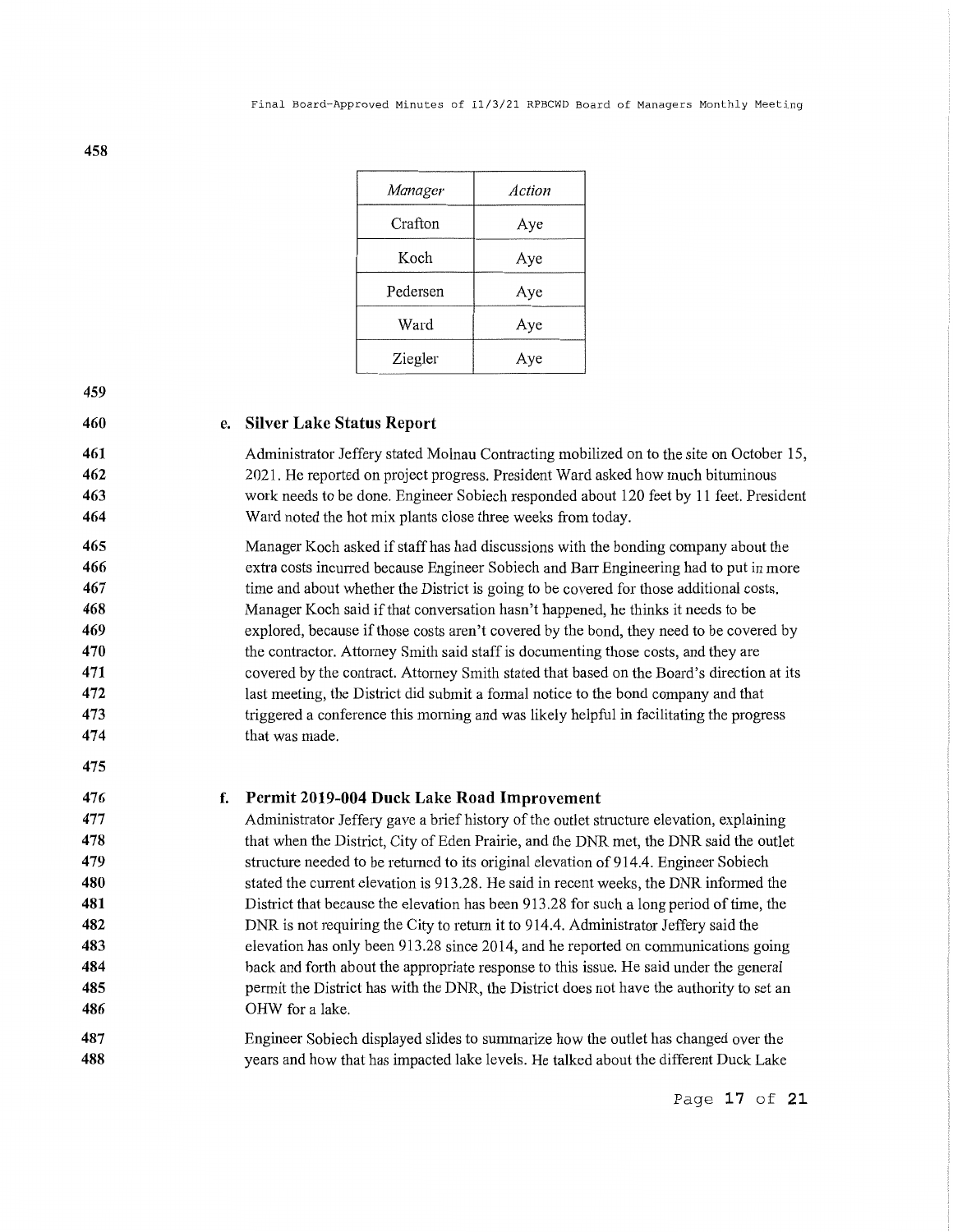- **489 490 491 492 493**  outlet structure configurations since 1969 and how the configurations have affected the Duck Lake measured lake levels recorded by the DNR, lake levels as collected by the District, and lake elevation. He pointed out how variable the lake levels have been historically, and when the original 1969 outlet structure was in place, there were extended periods where the water level was maintained at or above 914.4.
- **494 495 496 497 498 499 500 501 502 503 504**  Engineer Sobiech pointed out that after the outlet was replaced, the bounce up for those durations have not occuned. He said the outlet has been functioning differently since the time the outlet was replaced. Engineer Sobiech explained the new outlet included design attributes to limit the potential for plugging, and the outlet functions more efficiently than the outlet it replaced. He said in his opinion, the lake level that the lake will be experiencing going forward will be lower than it has experienced in the past. He said this has potential to lead to reduced habitat and increased fish kills. There was discussion about Duck Lake as a groundwater recharge area. Engineer Sobiech said groundwater seepage out of Duck Lake does occur. Manager Crafton stated Duck Lake residents could help by landscaping with native vegetation to help infiltration. Engineer Sobiech said yes, to help with groundwater recharge.
- **505 506 507 508**  Manager Koch said he doesn't think this is enough data or data correlation to make a recommendation one way or the other. He asked for analysis on what is the average elevation through these periods of time, and asked that correlations with weather events be considered, so we can decide whether or not we want to make a recommendation.
- **509 510 511 512 513 514 515 516 517 518 519**  Manager Ziegler talked about the reason this watershed district was developed, and said the lake hasn't been dry, at least since he has lived on the lake since 1985. He shared about his observations over the years about the outlet and the lake level. Manager Ziegler said the outlet elevation has been killing the fish every year since the outlet reconstruction, which lowered the lake level 12 inches. He pointed out the drought only lowered the lake level four inches. He said the motion the District approved for the project included returning the elevation to the original elevation and that the Distiict would need to review and approve any project changes that would affect water quality and/or habitat in the lake. There was discussion about what additional infornmtion the Board is asking for, and Engineer Sobiech said he could have additional information prepared in time for the Board's December meeting.
- **520 521 522 523 524 525 526 527 528**  Manager Koch moved to authorize staff to work with Barr Engineering and bring back a more detailed report to the managers concerning the status of the lake, the history of the lake elevation, and any recommendations they may have concerning the elevation of the lake and with any permitting or regulatory hurdles or requirements in order to affect the level of the lake regardless of whether it's higher or lower. Manager Ziegler said he would amend Manager Koch's motion to include directing staff to draft a letter to the DNR stating the District isn't in agreement with the lower lake level and never has been. Manager Koch didn't accept the friendly amendment to his motion. The motion died due to lack of a second.
- **529 530**  Manager Ziegler moved to authorize staff to further investigate the water level of Duck Lake and options moving forward, with the goal of staff drafting a letter to the DNR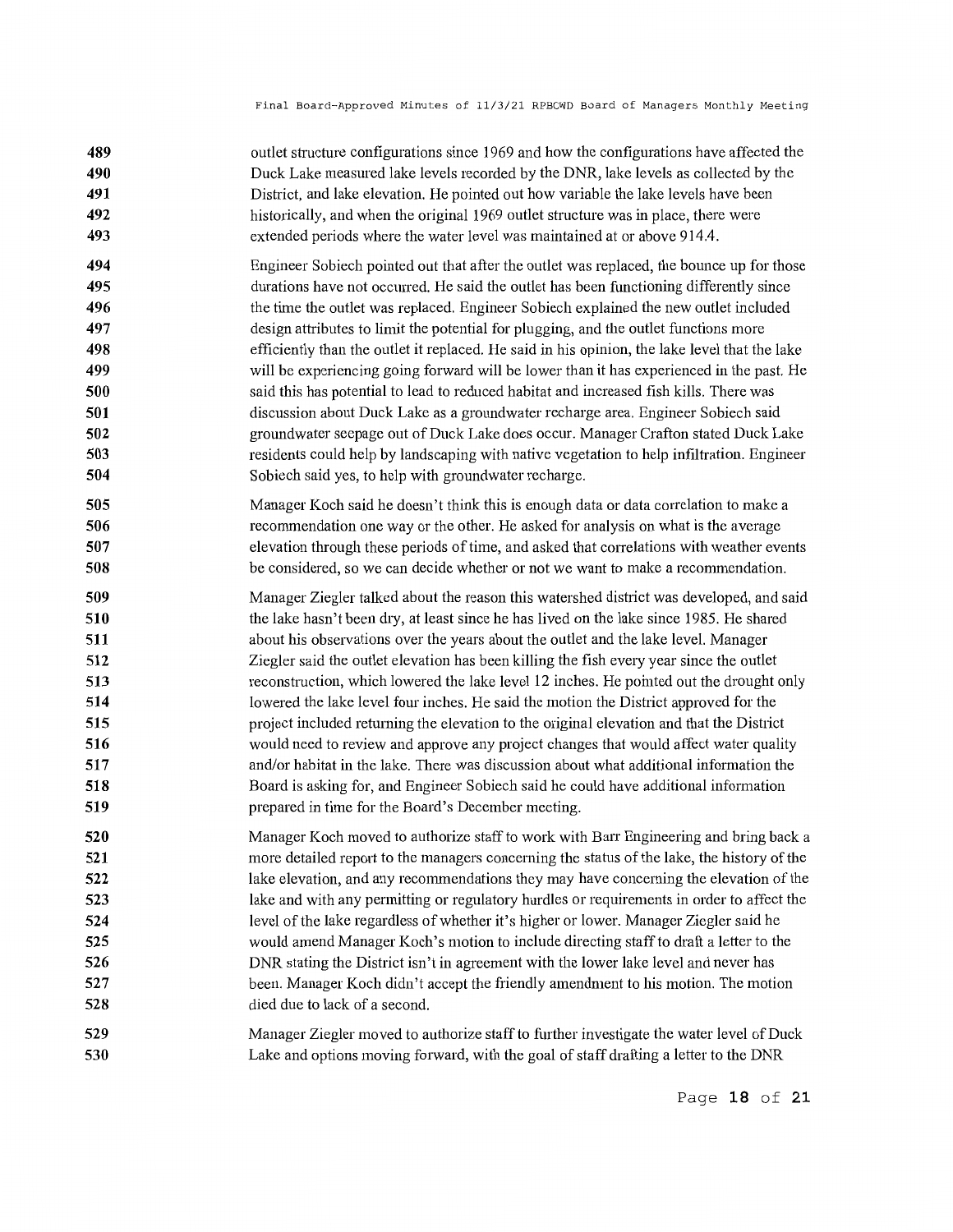- **531 532 533**  that makes a recommendation and puts the watershed District in a position of recommending what the DNR should do, which is to restore the lake to the 914.4 level with the approved outlet structure. Manager Crafton seconded the motion.
- **534 535 536**  Manager Koch said Manager Ziegler's approach isn't scientific, and he doesn't want to be associated with a process where the District looks for data to justify a result, and instead he wants the District to gather the data, which will guide the result.
- **537 538 539 540 541**  President Ward asked Manager Ziegler to restate his motion. Manager Ziegler said his motion is to authorize staff to investigate the water level on Duck Lake, the benefits of having it at whatever level is best for the environment and fish habitat, and the level that the District will recommend or insist on, given the two levels - the current level and the DNR-approved level.
- **542**  Upon a roll call vote, the motion carried 4-0 as follows:

| Manager  | Action  |
|----------|---------|
| Crafton  | Aye     |
| Koch     | Abstain |
| Pedersen | Aye     |
| Ward     | Aye     |
| Ziegler  | Aye     |

**543** 

**545 546 547 548 549 550 9. Discussion Items a. Attorney Report**  No attorney report. **b. Administrator Report**  No administrator report. **c. Manager Report**  No manager report. **10. Upcoming Board Topics** 

**551 552 553 554 555**  The Board and staff discussed the MA WD convention, which is December 1-3. The Board and staff discussed the date of the District's December Board meeting. President Ward said the Board will discuss at that meeting the District's levy amount. Attorney Smith detailed the requirements of the Truth in Taxation law, noting the District is required to hold an informational meeting on its budget and levy and receive additional public information, ifthere is any, on the budget and

Page **19 of 21**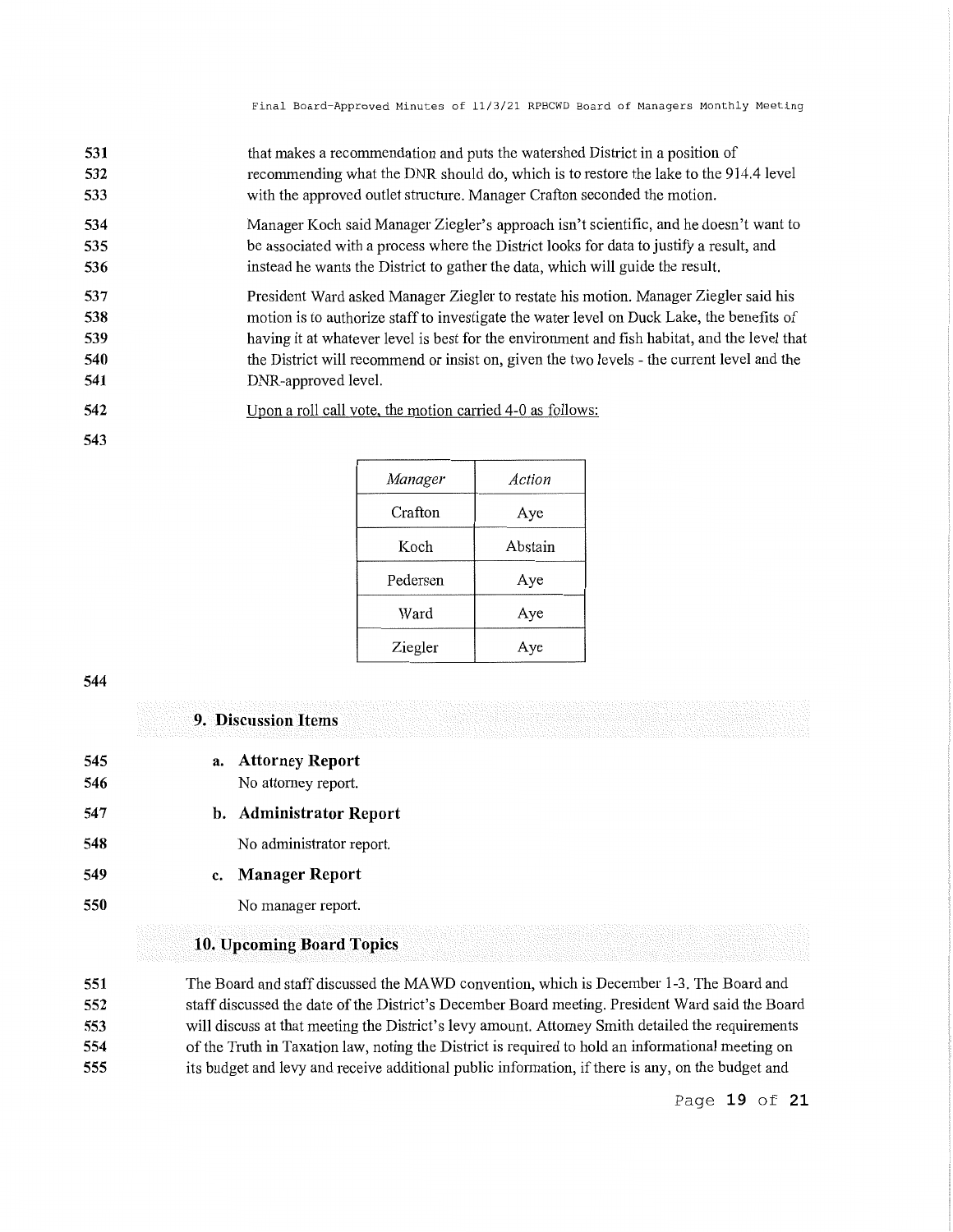| 556 | levy. Manager Koch moved to set the District's December Board meeting for December 8 <sup>th</sup> at 7 |
|-----|---------------------------------------------------------------------------------------------------------|
| 557 | p.m. and to direct staff to send out the requisite notices as needed and to set the agenda before the   |
| 558 | notice is sent. Manager Pedersen seconded the motion. President Ward said upcoming Board                |
| 559 | topics isn't an action item and the Board would need to approve by consensus. Manager Koch              |
| 560 | moved to amend the agenda to allow the Board to adopt this motion because the Board can't set           |
| 561 | meetings without approval of the Board. Manager Koch amended his motion to open the agenda              |
| 562 | to allow for the setting of a special meeting. Manager Pedersen seconded the motion. Manager            |
| 563 | Ziegler amended that if the meeting is already scheduled for December $8th$ , then this action isn't    |
| 564 | necessary. Manager Koch and Manager Pedersen agreed to Manager Ziegler's friendly                       |
| 565 | amendment.                                                                                              |

**566**  Upon a roll call vote, the motion carried 5-0 as follows:

**567** 

| <b>Manager</b> | Action |
|----------------|--------|
| Crafton        | Aye    |
| Koch           | Aye    |
| Pedersen       | Aye    |
| Ward           | Aye    |
| Ziegler        | Aye    |

**568** 

**569 570 571**  The Board discussed setting a date for the special meeting it approved earlier in this meeting to discuss the District Administrator position. Administrator Jeffery said he will work with the managers to coordinate the meeting date and time.

# **11. Upcoming Events**

**572** 

President Ward described upcoming District events as listed on the meeting agenda.

# **12. Adjournment**

**573 574 575 576 577 578 579 580 581**  Manager Koch moved to adjourn the meeting. Manager Pedersen seconded the motion. Attorney Smith clarified that the Board is directing there will be a special meeting sometime in the next ten days. President Ward said that is correct. Attorney Smith asked if the Board is in consensus with holding a special meeting sometime in the next ten days. The managers responded yes. Manager Koch stated the Board adopted a motion in tonight's meeting to this effect, but if he is wrong, he will make the motion now. Attorney Smith recommended the language in the motion as setting a Special Meeting of the Board of Managers at the call of the Administrator after the managers consult their calendars. Manager Pedersen seconded the motion. . Upon a roll call vote, the motion to set a special meeting of the Board of Managers carried 5-0 as follows:

**582**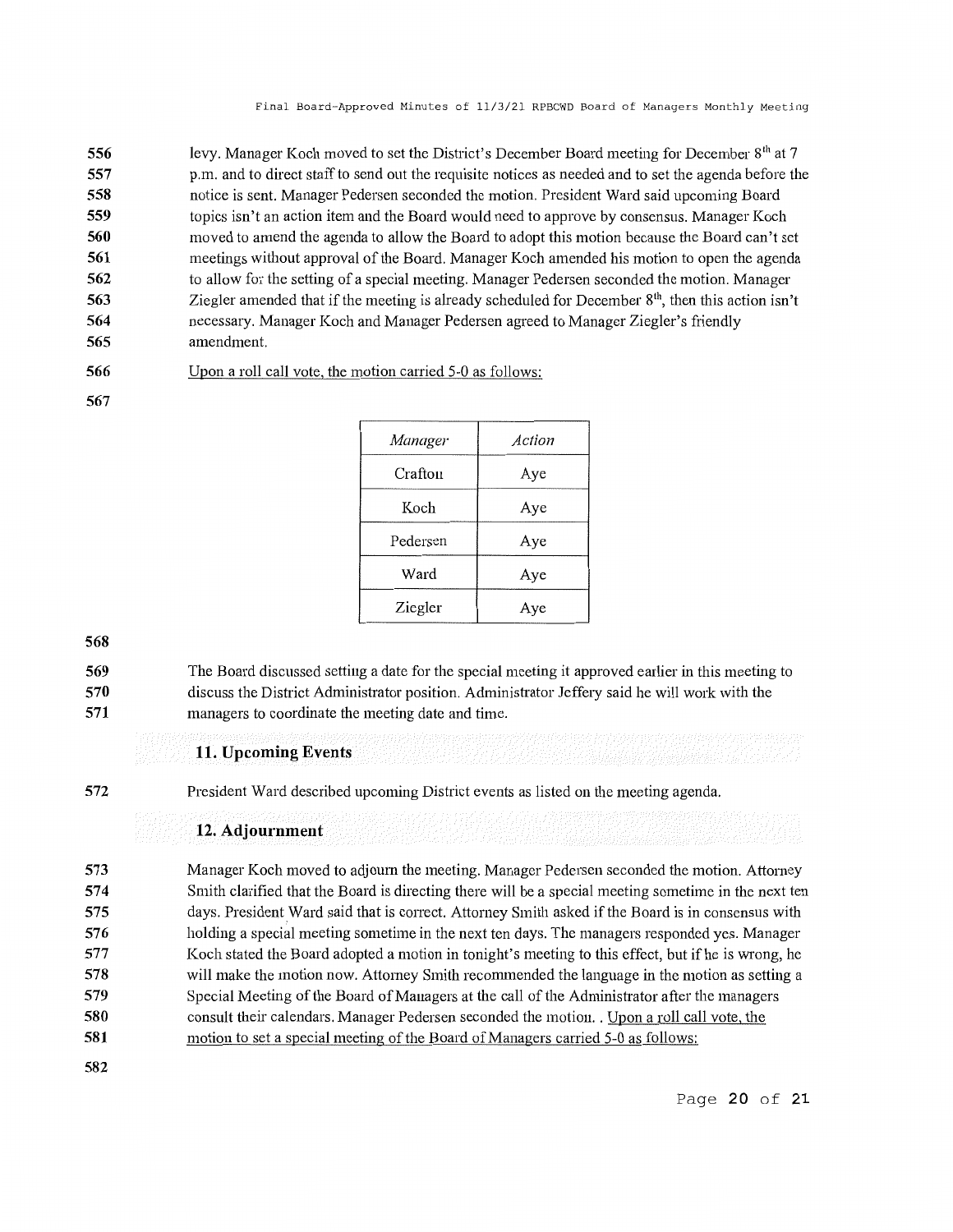### Final Board-Approved Minutes of 11/3/21 RPBCWD Board of Managers Monthly Meeting

| Manager  | Action |
|----------|--------|
| Crafton  | Aye    |
| Koch     | Aye    |
| Pedersen | Aye    |
| Ward     | Aye    |
| Ziegler  | Aye    |

**583** 

**584** 

**585**  Manager Crafton stated that at the Board's January 6, 2021, meeting, the District approved the

**586**  District's annual meeting schedule provided in the calendar in meeting packet, and the calendar

**587**  specified the Board's December meeting will be December 8<sup>th</sup>.

**588 589**  Upon a roll call vote, the motion to adjourn the meeting carried 5-0 as follows:

| Manager  | Action |
|----------|--------|
| Crafton  | Aye    |
| Koch     | Aye    |
| Pedersen | Aye    |
| Ward     | Aye    |
| Ziegler  | Aye    |



Page **21 of 21**